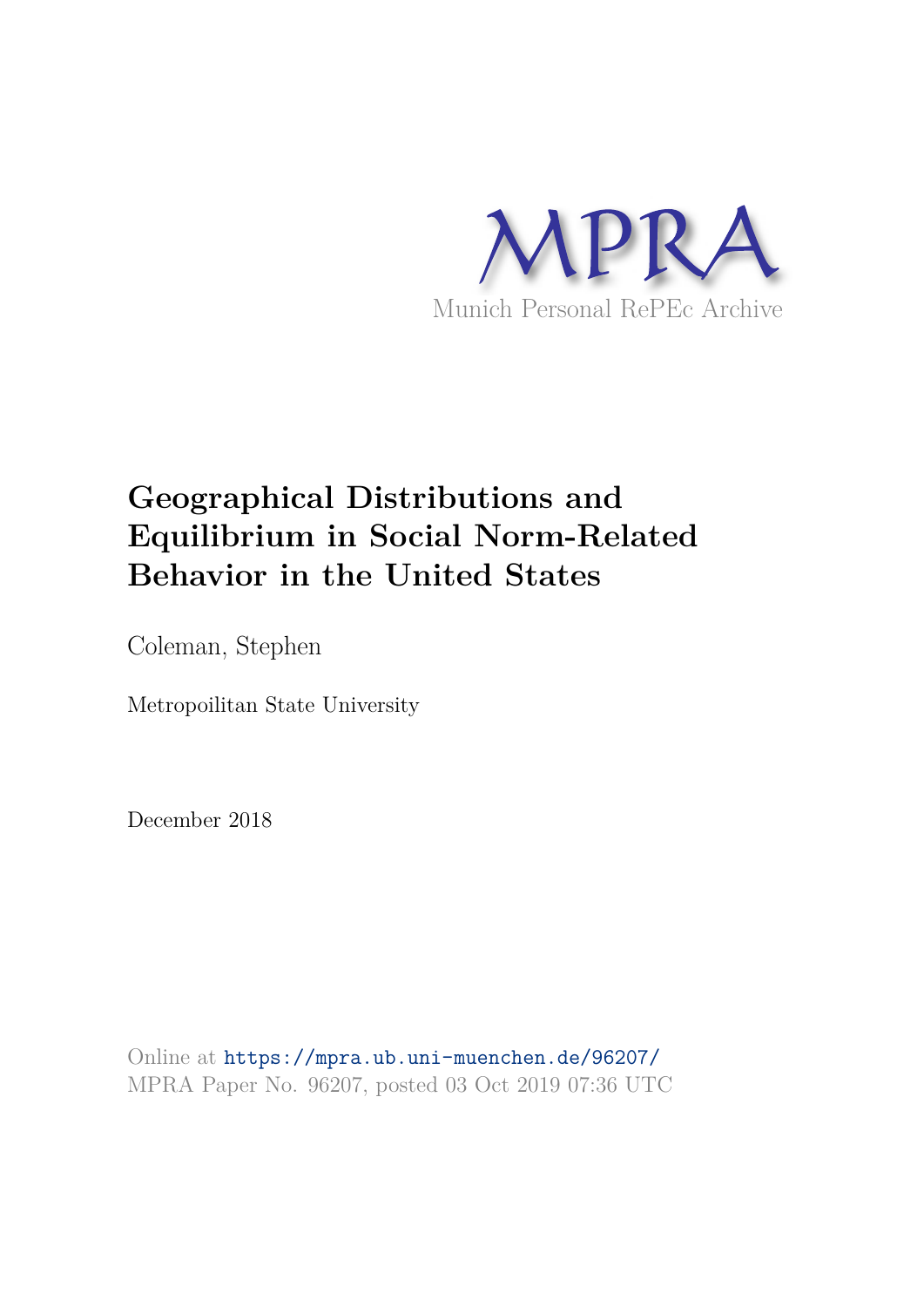# Geographical Distributions and Equilibrium in Social Norm-Related Behavior in the United States

Dr. Stephen Coleman

Research Director and Professor, retired Center for Applied Research and Policy Analysis Metropolitan State University, St. Paul, Minnesota.

> Minneapolis, MN 55410 USA

E-mail: [Dr.StephenColeman@gmail.com](mailto:Dr.StephenColeman@gmail.com)

December 2018 rev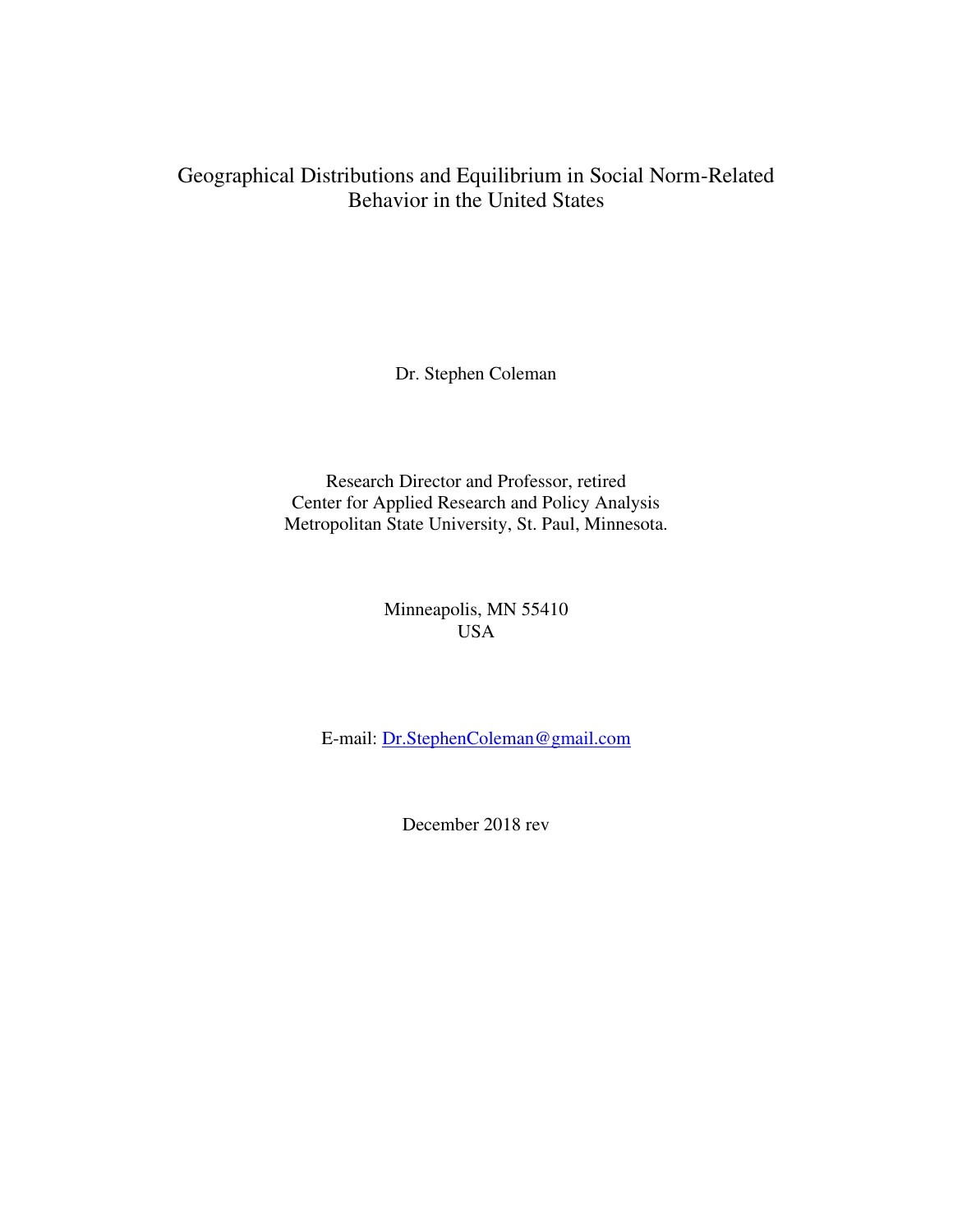# Geographical Distributions and Equilibrium in Social Norm-Related Behavior in the United States

### Abstract

This research examines the geographical distribution of behavior in line with social norms that are spread and maintained primarily by the effect of social conformity. These include widely held norms that good citizens vote, don't commit crimes, get flu vaccinations, abstain from binge drinking, and comply with census reporting. A partial differential equation model is used to determine whether such behavior may have attained a geospatial equilibrium in the United States. An equilibrium, as the end state of a diffusion process, has definitive mathematical properties that can be used to test for equilibrium. This is done using recent data for the 48 contiguous states. Results confirm that behavior for several important social norms fits the equilibrium model geographically. Policy implications are briefly discussed.

keywords: social norms, social conformity, geographical, spatial, mathematical model, United States, crime, voting, binge drinking, vaccination, census reporting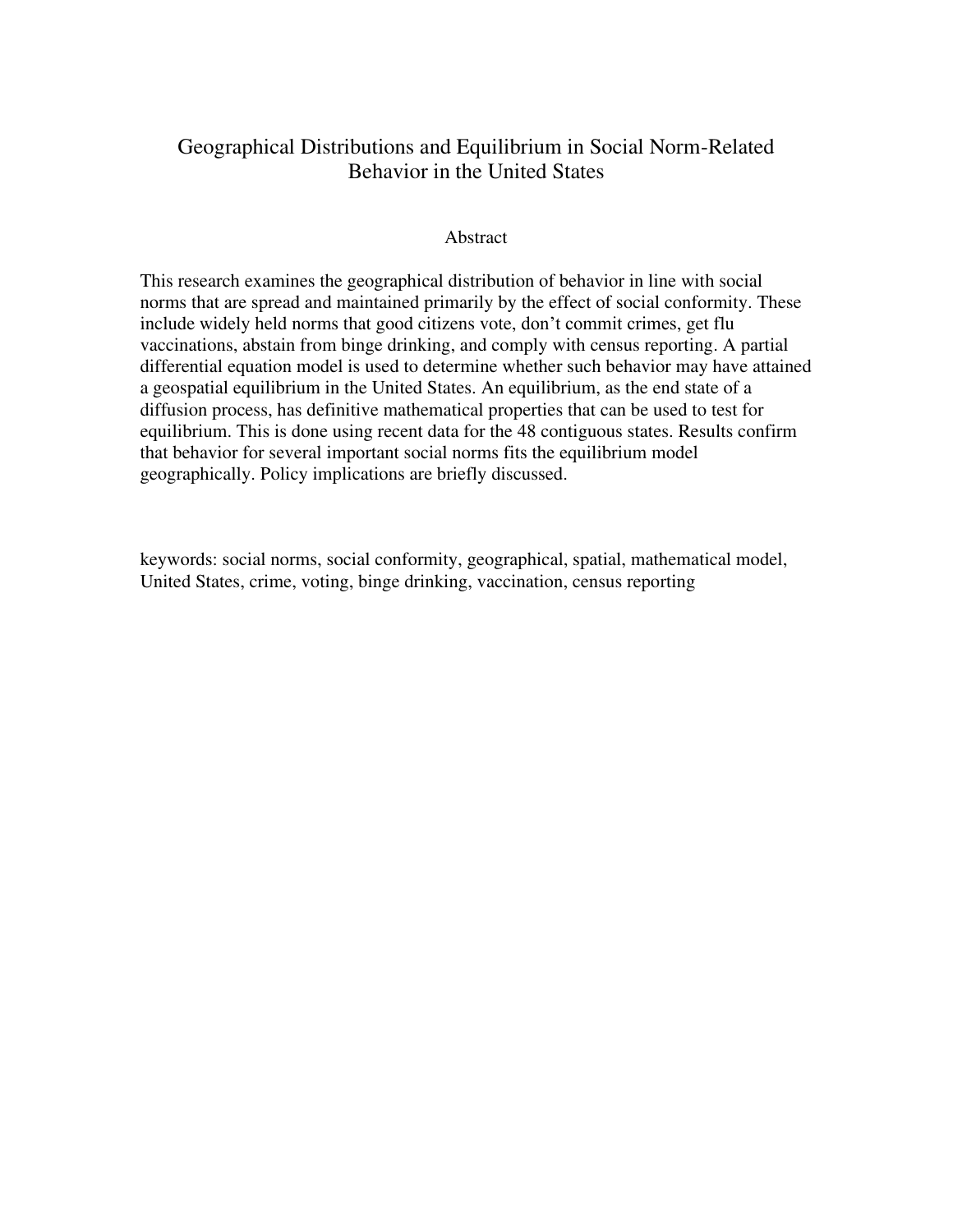# Geographical Distributions and Equilibrium in Social Norm-Related Behavior in the United States

The focus of this analysis is the contemporary geographic distribution in the United States of a variety of behaviors that follow widely held social norms. These social norms, in turn, are maintained and spread by the influence of social conformity. When people see or learn about others' behavior, they often begin to act like others because of their propensity for social conformity. The prevalent behavior then becomes the normative standard. Many people also conform their behavior to widely held public values, such as the norm that good citizens should vote in elections (Cialdini, 1993; Coleman, 2007a). In both cases, as Cialdini reports, people are increasingly likely to conform with others as the proportion of other people doing something increases. Even the thought that relatively more people are doing something is enough to prompt conformist behavior in many individuals. This is a self-limiting process, however, as not everyone can be brought into conformity. Conformity is not the only mechanism for the spread of social behaviors; people get information and ideas through personal contact and by learning from others. But only conformity directly involves large social groups and populations.

Recent studies on conformity show important spatial effects. The willingness of people to comply with a norm, such as voting, recycling, obeying laws, or giving to charity, can vary significantly from place to place (Coleman, 2007a). And the degree of conformity with a norm can change when people in one area are influenced by the behavior of people in other locations. In a natural social context the influence of conformity on an individual is related to the distance from other people as well as to the relative number of people who may express a position or behavior. The joint influence of a group increases with a power function of the number (usually an exponent of about 0.5), but decreases approximately with the square of the distance to the individual (Nowak and Vallacher, 1998: 225).

Here the analysis examines geospatial models for several behaviors that may be strongly affected by social conformity: voter turnout in a U.S. presidential election; binge drinking; timely census reporting; weekly churchgoing; influenza vaccination, the rate of aggravated assaults, and income tax compliance. The units of analyses are the 48 contiguous American states. Specifically, voter turnout is the percentage of those voting among the age-eligible population in  $2008<sup>1</sup>$  Binge drinking, as measured in  $2004$  in a survey by the Centers for Disease Control, is the percentage of adults who had five or more drinks on one occasion.<sup>2</sup> Timely census reporting refers to the percentage of households who voluntarily responded to the 2000 Census before census workers had to

<sup>&</sup>lt;sup>1</sup> United States Election Project, George Mason University, http://elections.gmu.edu/Turnout\_2008G.html.

<sup>&</sup>lt;sup>2</sup> Centers for Disease Control and Prevention, Behavioral Risk Factor Surveillance System Survey, Atlanta Georgia, 2004.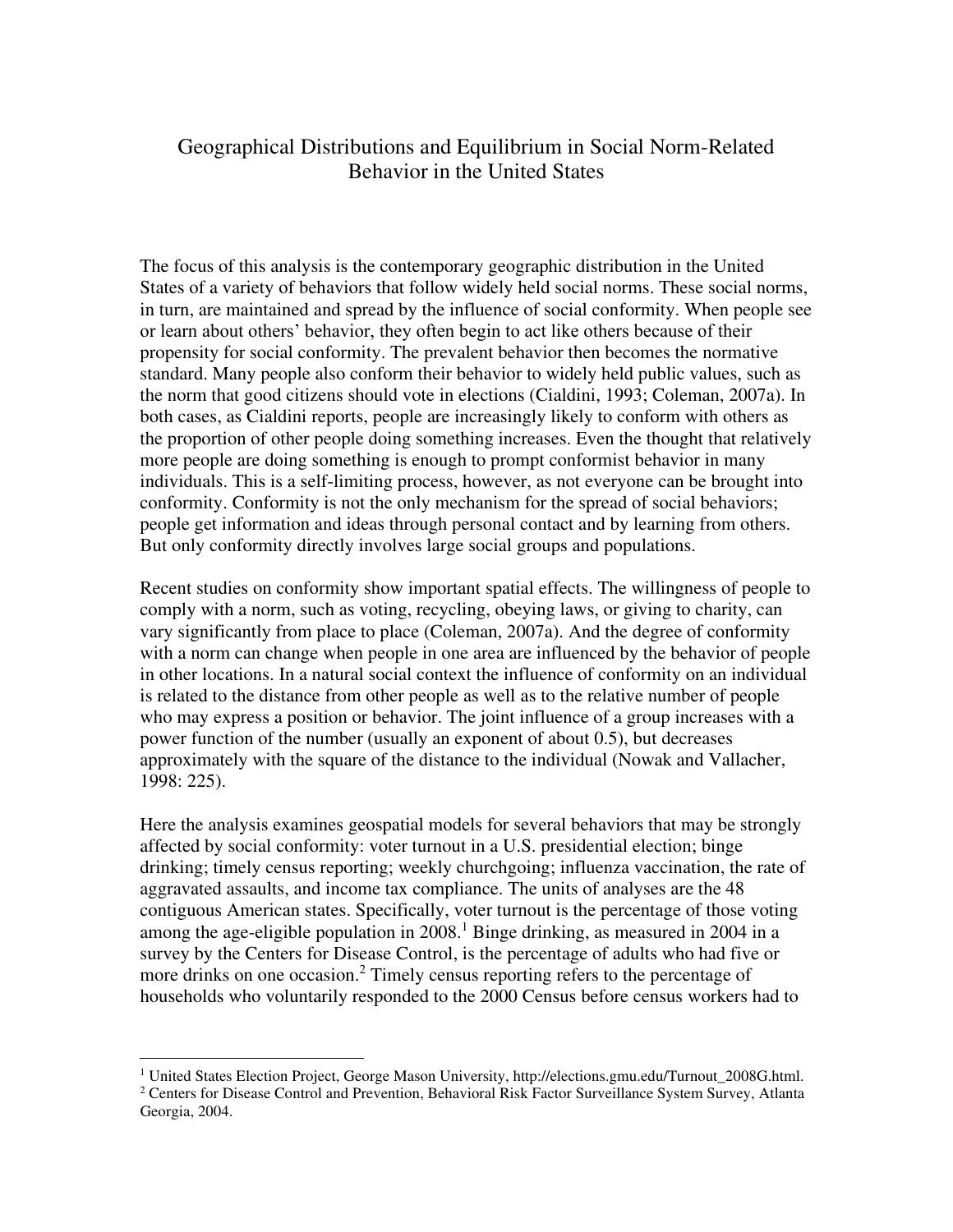contact them.<sup>3</sup> Vaccination rate in 2009 is the percentage of adults vaccinated against H1N1 influenza by the end of January 2010, as estimated in a survey of the Department of Health and Human Services.<sup>4</sup> Weekly or almost weekly churchgoing percentage from 2004 to 2006 was determined by the Gallup Poll.<sup>5</sup> Aggravated assaults are the most common violent crime, usually involving serious bodily harm; the rate is per 100,000 population in 2008, as reported by local jurisdictions to the FBI.<sup>6</sup> Tax compliance is the average percentage income from 1982 to1991 fully reported on federal income tax filings, as reported by the Internal Revenue Service.<sup>7</sup>

Research backs up the connection between these social behaviors and social conformity. People vote mainly because of the widely held norm that good citizens should vote (Blais, 2000; Coleman, 2004), and social pressure or information about others' voting behavior can increase voting participation (Knack, 1992; Gerber, Green, and Larimer, 2008; Gerber and Rogers, 2009). Moreover, people collectively tend to behave with a consistent degree of conformity in different situations, such as voting, abstaining from committing crimes, giving to charity, and answering the census. Knack and Kropf (1998) show this at the county level and Coleman (2002, 2007a) at the state and county levels. Similarly, churchgoing is commonly associated with adherence to prevalent social norms. The influence of conformity on binge drinking has been documented on college campuses; students are more likely to drink when others do it, or when they overestimate the drinking behavior of others (Perkins, 2003). Although little is known about the effect of conformity on adult flu vaccination, public health authorities are frequently in the news urging the public to get vaccinated, which may create a norm that good citizens get vaccinated to protect themselves and others. Conversely, childhood vaccination rates have been decreasing owing to the misleading spread of public views that childhood vaccinations cause autism. Public opinion also affects tax compliance. Experiments on income tax compliance show that people often overestimate the rate of tax cheating by others but will increase their compliance when given evidence that others do pay their taxes (Coleman 1996 and 2007b; Wenzel, 2001).

Conformity operates at individual, group, and societal levels (Cialdini, 1993), so one would expect to see a spatial effect on behavior at higher levels of aggregation, such as neighborhoods, counties, states, or regions. Indeed, a growing number of studies demonstrate spatial effects on social and political behavior over larger areas. Tam Cho and Rudolph (2008) analyze political activities of individuals in and around large American cities. They conclude that a part of the spatial pattern of behavior around cities is consistent with a diffusion model and cannot be reduced to socio-demographic differences in the population. Other spatial analyses showing broad regional or community effects, all with aggregate data, concern voter turnout in Italy (Shin, 2001;

<sup>3</sup> U.S. Census Bureau, "Census 2000 Initial Response Rates," updated April 19, 2000.

<sup>4</sup> Centers for Disease Control and Prevention, "MMWR Morbidity and Mortality Weekly Report;" April,, 2, 2010, Vol. 59, No. 12, pp 366-367.

<sup>&</sup>lt;sup>5</sup> Frank Newport, "Church Attendance Lowest in New England, Highest in South," Gallup New Service, April 27, 2006. www. gallup.com/poll/22579/church-attendance-lowest-new-england-highest-south.aspx. 6 U.S. Census Bureau, *Statistical Abstract of the United States*, 2011, Table 304.

<sup>7</sup> Internal Revenue Service, "The Determinants of Individual Income Tax Compliance," Publication 1916, November 1996, Table E-2.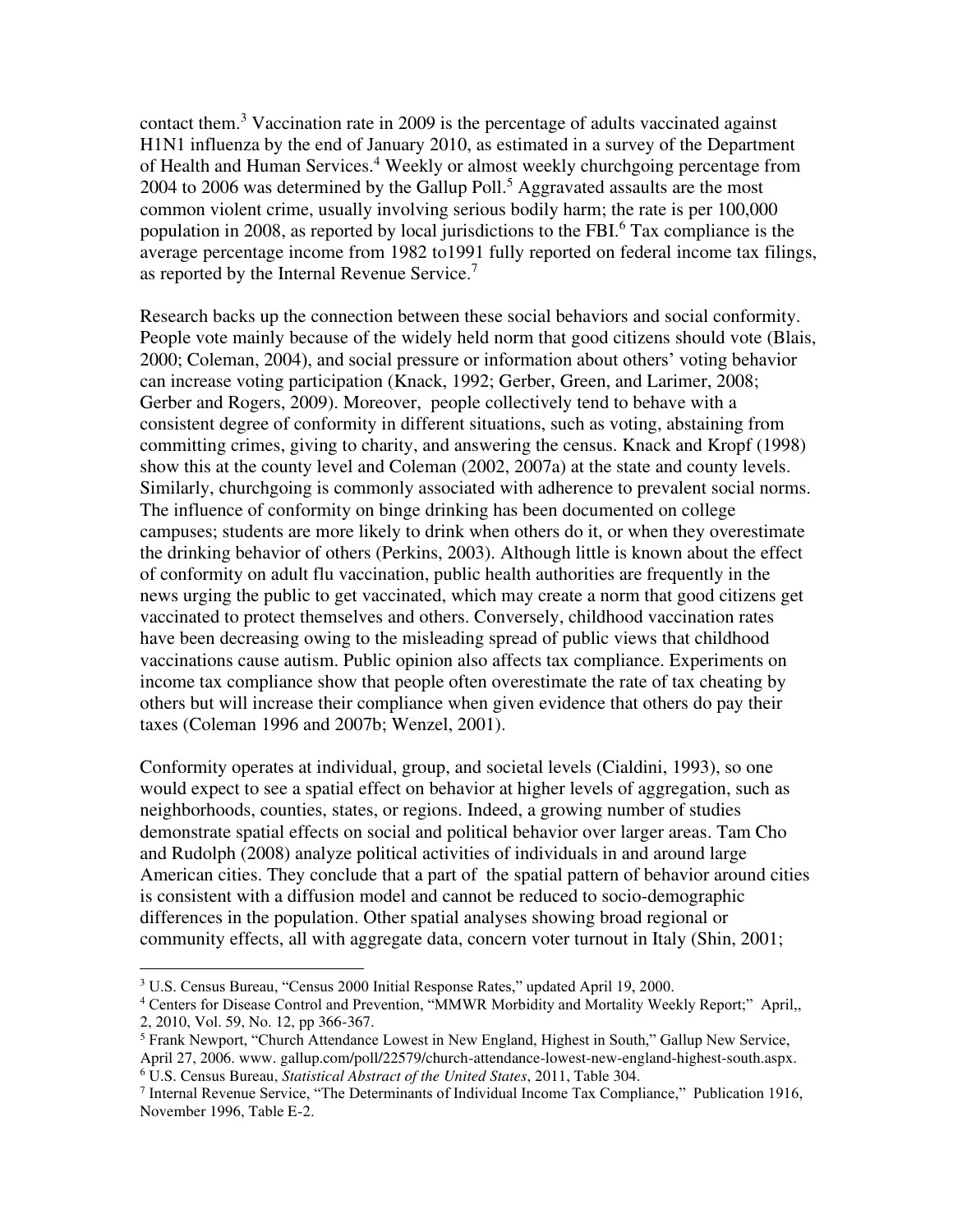Shin and Agnew, 2007), the Nazi vote in Germany in 1930 (O'Loughlin, Flint, and Anselin, 1994), and voting in Buenos Aires, Argentina (Calvo and Escolar, 2003). One also sees spatial effects at larger geographic scales in the diffusion or contagion of homicide rates (Cohen and Tita, 1999; Messner, et al., 1999); in collective violence such as riots (Myers, 2000); and in the negative association of lynching rates across Southern counties of the United States (Tolnay, Deane, and Beck, 1996).

#### Models

The direct study of the diffusion of social behaviors is very difficult, and one can more easily investigate whether the end state of a diffusion process has been attained, namely, if the spatial distribution is at an equilibrium state. This also alleviates the need for extensive time-series data. To investigate this possibility one starts with the mathematical model for spatial diffusion in two dimensions. In its most simple form this is

$$
u_t = D (u_{xx} + u_{yy}) \tag{1}
$$

That is, the time derivative is equal to a diffusion constant *D* multiplied by the sum of the second partial derivatives of variable *u* along the spatial coordinates *x* and *y*; the function  $u(x, y, t)$  must be twice differentiable. The right side of the equation is known as the Laplacian operator. (The subscripted variables indicate differentiation.) Another interpretation is that the rate of change of *u* at point  $(x, y)$  at time *t* is proportional to the difference between  $u(x, y)$  and the average value of *u* around that point. Equation (1) is also known as the heat equation because it describes the flow of heat across a twodimensional surface. As the diffusion process evolves over time, eventually a steady state is reached, when  $u_t = 0$ . The constant can be ignored in this case, so the equation, known as the Laplace equation, becomes

$$
u_{xx} + u_{yy} = 0 \tag{2}
$$

To understand more about this equation and its solution, consider that one knows the value of  $u(x, y)$  on a two-dimensional lattice of points at a small equidistance *h* from one to the next with the lattice representing a geographical area. Initially any distribution of values is possible. One can approximate equation (2) on the lattice at point  $(m, n)$  by a Taylor expansion, which after dropping negligible terms leads to

$$
(1/h^2)(u_{m+1,n}-2u_{m,n}+u_{m-1,n}) + (1/h^2)(u_{m,n+1}-2u_{m,n}+u_{m,n-1}) = 0
$$
 (3)

and thus

$$
u_{m,n} = \frac{1}{4} \left( u_{m+1,n} + u_{m,n+1} + u_{m-1,n} + u_{m,n-1} \right) \qquad (4)
$$

So the value of *u* at each point on the lattice is approximately the average of the values at the four adjoining points on each side. This leads to a method for solving the equation numerically.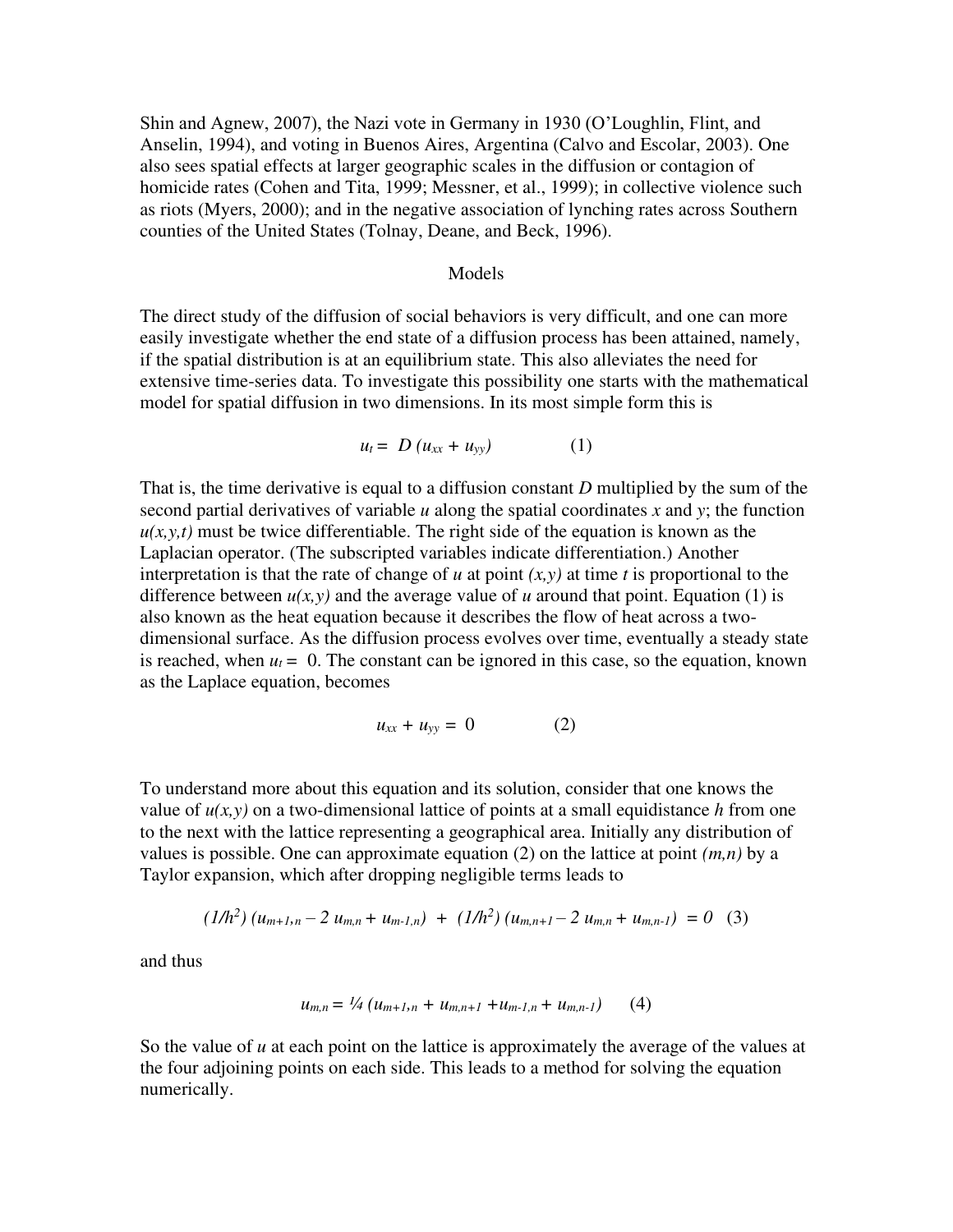*Conformity models.* The numerical solution of the Laplace equation can be seen in a simple example. It uses a method of iteration known as a relaxation process. Assume, for example, that voter turnout *u* is known for the geographical center of each unit, that is, at each point on the lattice. Consider next how individuals in the center unit are influenced by turnout in the neighboring units. By the Nowak and Vallacher (1998) model and Cialdini's (1993) research, influence is proportional to the relative frequency of people in neighboring units who are expected to vote. The neighboring units are equidistant from the center, so distance is not a factor. What might be the net result on voter turnout in the center unit? Suppose that two of the neighboring units have turnout 50% and two have 70%. One would expect people in the center unit who are closer to the 50% neighbors to shift their voting behavior in that direction, while voters closer to the 70% areas would tend that way. So a commonsense prediction would be that turnout in the center would tend toward the average, 60%. For the moment consider as a working hypothesis that turnout in the center unit will be approximately the average of turnout in the neighboring units.

More formally, let us express the idea that because of the influence of social conformity each unit becomes more like its neighbors, with the turnout at  $(x_i, y_i)$  tending toward the average turnout in the four neighbors. The units might have any turnout values initially. One can extrapolate what will happen in this arrangement by a mental or computer simulation. At each iteration one successively replaces the turnout value at each point by the average turnout of its four neighbors. That is, at each turn for every point let

$$
u(x_i, y_j) = \frac{1}{4} u(x_i, y_{j+1}) + \frac{1}{4} u(x_{i+1}, y_j) + \frac{1}{4} u(x_i, y_{j-1}) + \frac{1}{4} u(x_{i-1}, y_j)
$$
 (5)

If one does this simulation the result is that after some large number of iterations all units end up with the same turnout value. But this would be an unrealistic outcome. With one additional hypothesis, however, this becomes an interesting and realistic model, namely, that turnout values in the units on the geographic boundary of the country (or lattice) do not change, or at least change very little in relation to change in the interior. This seems reasonable because each boundary unit interacts with two neighbors that are also boundary units but with only one interior unit; change in the interior propagates slowly to the boundary.

What can one say about the result of this model after a very large number of iterations? As it turns out, it is not necessary to simulate this on a computer to know the general form of the result. No matter what the initial turnout values are, or the boundary values, this model leads to a distribution of turnout values across the country or lattice that is unique and depends only on the values on the boundary. If the simulation continues until no further change occurs—the steady state—the distribution of turnout values fits a mathematical function  $u(x, y)$  known as a harmonic or potential function (Garabedian, 1964: 458ff). It is this type of function that interests us, not the actual numerical values. Such a function is a solution of the Laplace equation (2). The analysis will test whether boundary values do indeed control the results and lead to a harmonic function distribution for social norms.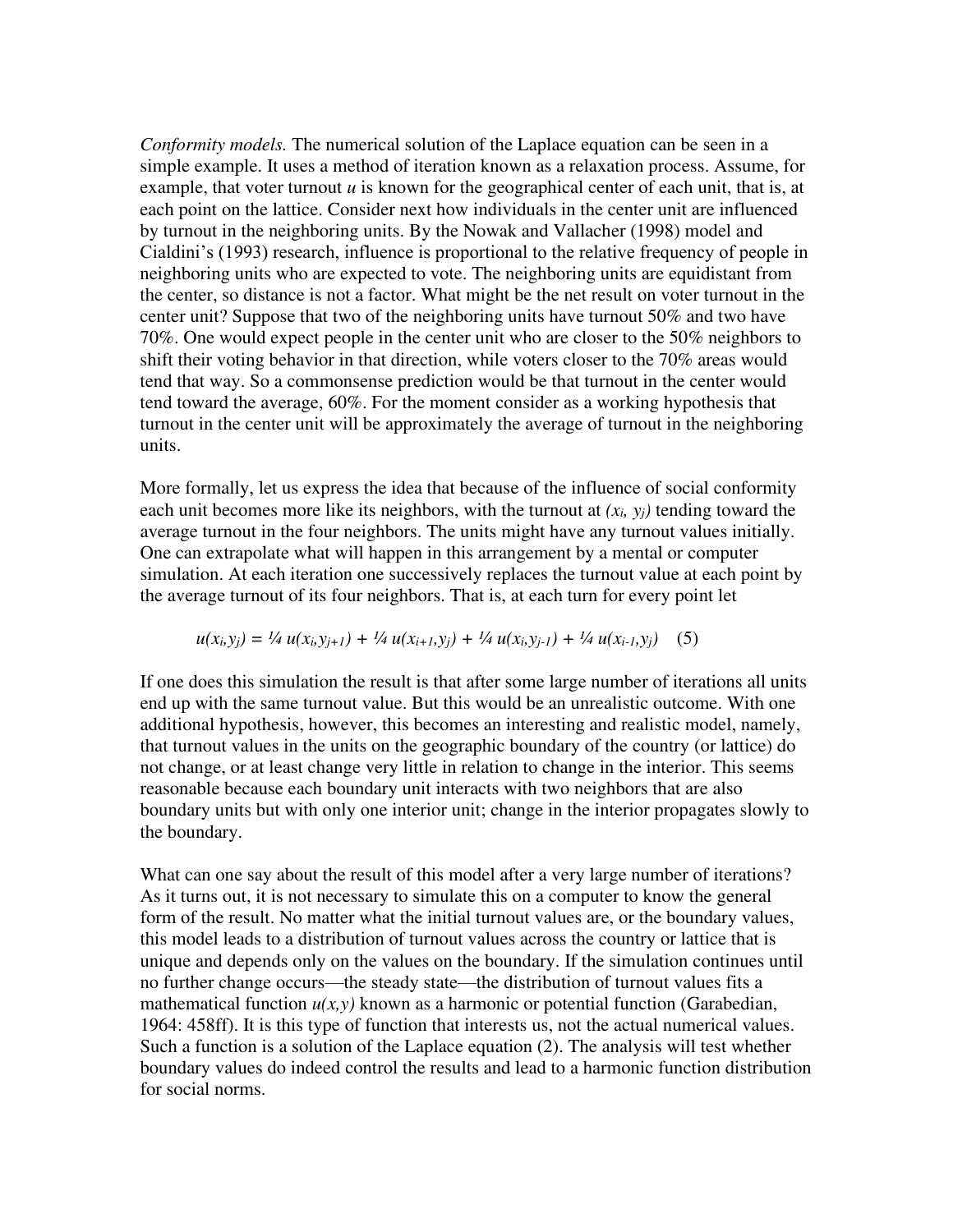The solution of the Laplace equation for fixed boundary values is a famous problem of mathematics and physics. Finding the values across the interior is known as the Dirichlet problem.<sup>8</sup> This was a very difficult for mathematicians of the 1800s to solve analytically, but more recently it was discovered that one can also solve the problem numerically by a computer simulation of the type just described (Garabedian, 1964: 485ff).<sup>9</sup> This problem arises in physics when one tries to explain the effect of gravitation, electrostatic charge, or the diffusion of heat, across a distance on a surface or sphere. The analogy of heat diffusion fits best here as seen, for example, in the daily weather map that shows contours of temperature across the country. So as a standard of comparison, and to offer additional evidence that this method actually works, the analysis here includes the distribution of average state temperatures across the 48 states from 1971 to  $2000$ .<sup>10</sup> The averaging gives an approximation of the long-term climate equilibrium underlying seasonal temperature changes and other spatiotemporal temperature fluctuations (neglecting any mention of global warming).

A harmonic function has unique properties (Kellogg, 1953): (1) The product of a harmonic function multiplied by a constant is harmonic (scale invariance), as is the sum or difference of two such functions. (2) It is invariant—still harmonic—under translation or rotation of the axes. (3) The function over an area is completely determined by the values on the boundary; the solution is unique. (4) A harmonic function over a closed, bounded area takes on its maximum and minimum values only on the boundary of the area (if it is not a constant). (5) If a function is harmonic over an area, the value at the center of any circle within the area equals the arithmetic average value of the function around the circle. This implies that averages around concentric circles are equal. The converse is also true. If the averages around all circles equal the values at their centers, the function is harmonic. Note also that the property of scale invariance implies that the size of the units of analysis should not matter much. Harmonic functions have many other, more complex properties as well.

Examples of harmonic functions in two dimensions are:

(1) A plane surface  $Ax + By + Cz + D = 0$  for constants A, B, C, D (2) In polar coordinates,  $f(r) = c/r$  or  $c/r^2$  $(3) f(x, y) = ln(x^2 + y^2)$  $(4) f(x, y) = e^x \sin(y)$ (5) constant functions

Because a harmonic function is the unique solution to the diffusion problem represented by the lattice model of social conformity, one can use properties of harmonic functions as approximate tests for the validity of the model. Here three properties of harmonic

 $8$ Dirichlet's interest in proving the stability of the solar system led to the study of harmonic functions. <sup>9</sup>The boundary must be fairly smooth. For Monte Carlo solutions to the Laplace equation see Haji-Sheikh and Sparrow (1966). In 1944 Kakutani had showed that a numerical solution is also possible with random walks.

<sup>10</sup> http://www.esrl.noaa.gov/psd/data/usclimate/tmp.state.19712000.climo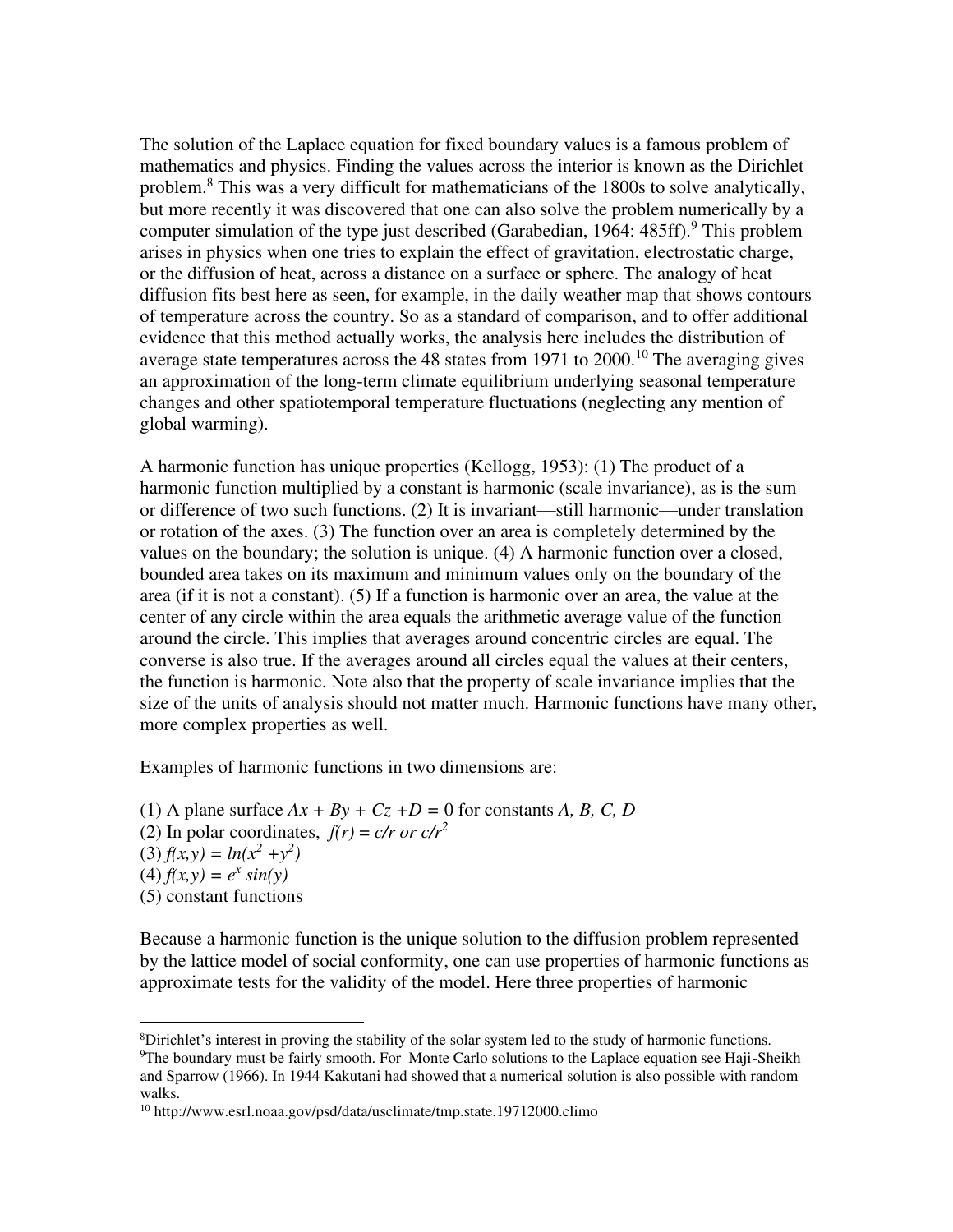functions are tested: (1) that the geographical distribution of the function is a harmonic function; (2) that averages around concentric circles are equal; and (3) that the maximum and minimum of the distribution are in border areas. These hypotheses would be satisfied trivially if the distribution were constant; from a conservative approach to interpreting the results, this situation must be ruled out as well. And one must verify that the distribution in not random. A broad class of alternatives to the harmonic function can be tested with quadratic equations, such as  $u(x, y) = a x^2 + b x + c$  or  $u(x, y) = a x^2 + b x y + c y^2 + d$ when  $a + b + c \neq 0$ . If the geographic distribution fits these models, it is not harmonic. The analysis is limited, however, to testing these hypotheses with areal data, which has high granularity as to location. So the hypotheses must be adapted to fit this type of data.

#### Spatial Analysis

This analysis uses the geographical software GeoDa 0.9.5 developed primarily by Luc Anselin, who pioneered many of the methods used in spatial analysis. It uses the ArcView standard developed by ESRI, Inc. The software has good capabilities for comprehensive geographical analysis, including map drawing, spatial autocorrelation, regression, and special statistical tests. But it must be supplemented with a statistical program for more complex data manipulation and other statistical analysis. GeoDa is available at no charge via the Internet from Arizona State University.<sup>11</sup> The working hypotheses of this spatial analysis are that distance matters and that being closer means a having a stronger effect, which is in accord with research on social conformity.

The first task is to check that the spatial distribution of each variable is not random. The spatial autocorrelation is the correlation between the value in each state and the average of values in neighboring states. For this analysis the neighbors around each state are the set of states that have a boundary in common with it; this is called rook contiguity by analogy with chess. This is a gross approximation of the lattice model discussed earlier but is sufficient to begin testing the model. In the U.S. this identification of contiguous neighbors leads to different numbers for the states.<sup>12</sup> The most common number of neighbors is four, and forty states have between three and six states sharing a border.

Spatial autocorrelation for the entire country is assessed with Moran's *I*. This is a measure of spatial autocorrelation with range [-1,1]. As with Pearson's correlation, Moran's *I* can be positive or negative, and a value near zero implies no autocorrelation. It is based on the aggregate of autocorrelations in the neighborhoods of all states. For example, when states with above average turnout are neighbors of states that also have above average turnout, the *I* value increases; the same holds when below average turnout states border other low turnout states. A seen in Table 1, all variables but tax compliance are statistically significant on this measure at  $p \le 0.05$ ; the distributions are not spatially random.

<sup>11</sup> [http://geodacenter.asu.edu](http://geodacenter.asu.edu/)

<sup>&</sup>lt;sup>12</sup> Because the boundary values completely determine the solution to the Laplace equation, it does not matter what the exact geometric arrangement of states is or how many share borders. This arrangement can affect the rate of convergence toward the steady-state solution, however.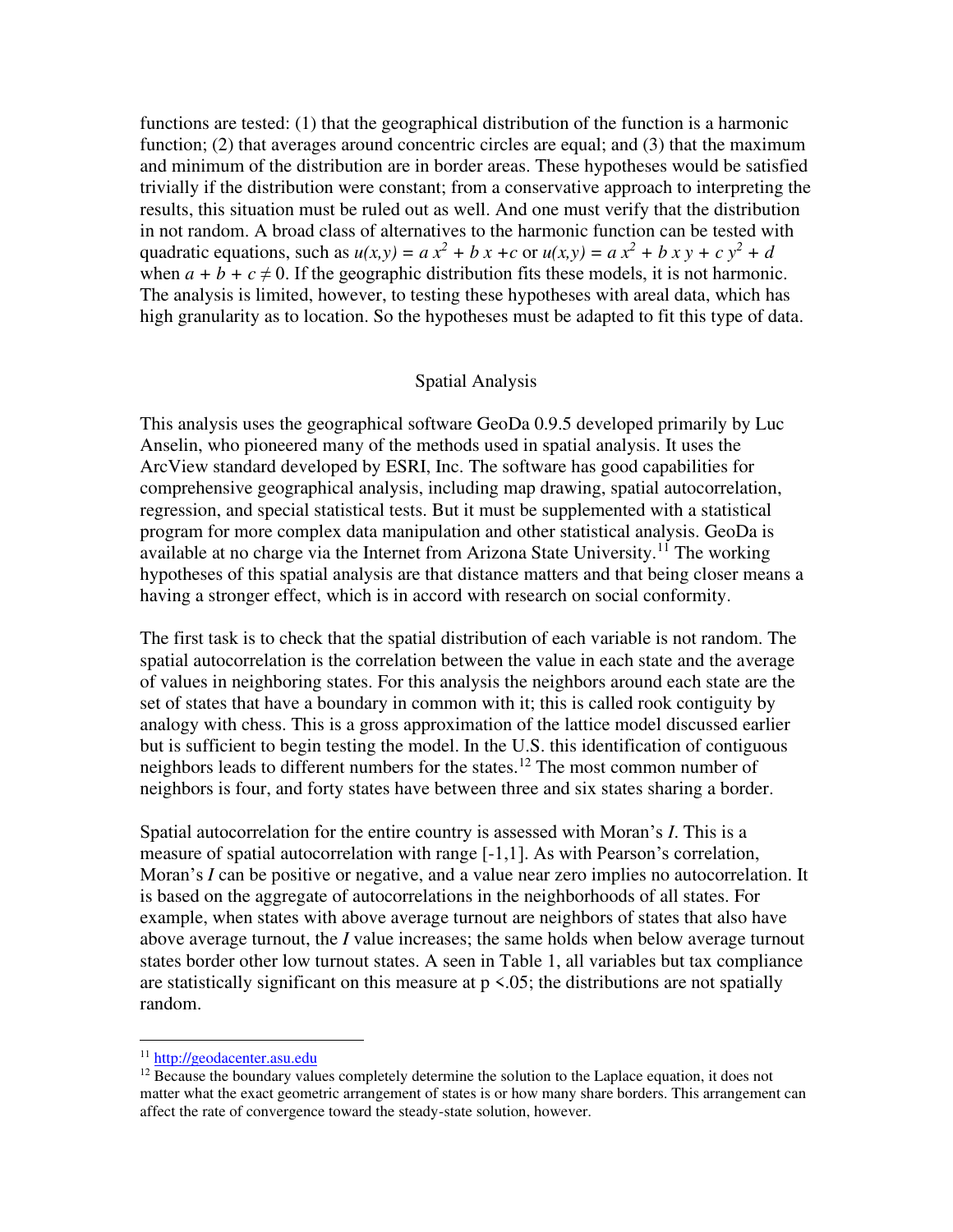*Harmonic function test.* If a variable's geographic distribution is a solution to the Laplace equation, it should be a harmonic function of its location. Inspection of maps reveals that state distributions usually have a north-south gradient and sometimes an east-west tilt, suggesting that one can try to model the distribution as a function of latitude and, possibly, longitude. The map shapefile contains information on the longitude and latitude of the polygon used to map each state. For each state GeoDa can compute a centroid, which is the latitude-longitude location of the geometric center of gravity of the state. This location is used in the analysis. Table 2 shows the results of linear regression of turnout against latitude and, if significant, longitude at the state centroid.

All the social norms except tax compliance and churchgoing are a linear function of their location at the centroid (Figures 1-6). These are harmonic functions of latitude and, for turnout, also longitude; namely, they are plane surfaces. The strongest fit is for voter turnout; the weakest is tax compliance, just missing statistical significance at  $p = .07$ . Churchgoing, however, is a function of latitude, longitude, and longitude squared and therefore not harmonic. Its distribution is approximately a convex quadratic surface with a north-south ridge at 95 degrees W longitude—about the longitude of Kansas City, Kansas and Houston, Texas; and it is also tilted so that church going is lower in the north than the south. One can infer that all the variables with plane distributions are close to a steady state but churchgoing is not.

The analysis also checked to see whether the models captured the spatial lag effects. As seen in Table 2, Lagrange Multiplier (LM) tests indicate models where there is significant remaining spatial lag and whether there is error correlation between units. When spatial lag remains significant, it may indicate the effect of a missing variable or a biased coefficient estimate. This is particularly evident for churchgoing because the linear model in latitude does not adequately represent the curved surface of the distribution; the significance of the spatial lag term vanishes when all location terms are included (Table 2, note). Census reporting also shows remaining spatial lag or error, but if the spatial lag is included in its regression model, the explained variance increases to 0.42 and the coefficient of latitude has a smaller value (Table 2, note), which should be a better estimate.

Because a harmonic distribution is completely determined by its boundary values, the analysis was redone for the 30 boundary states to verify that stipulation.<sup>13</sup> Results are in Table 3. A comparison of models in Table 2 and 3 shows that the coefficients for latitude are statistically the same for assaults, flu vaccination, and binge drinking. Longitude is not significant for turnout in the boundary model, but the latitude coefficient is about the same, within a statistical margin, as the all state model. The tax compliance model is marginally more significant for boundary values ( $p = .04$ ) but the coefficients are

<sup>&</sup>lt;sup>13</sup> Boundary states are: WA, OR, CA, AZ, NM, TX, LA, MS, AL, FL, GA, SC, NC, VA, MD, DE, NJ, NY, CT, RI, MA, VT, ME, OH, MI, WI, MN, IL, ND, MT. Interior states: ID, NV, UT, CO, WY, SD, OK, AK, IA, IN, KY, WV, TN, NH, PA, NE, KS, MO. States with very short national boundaries--Idaho, Indiana and Pennsylvania--are classified as interior states.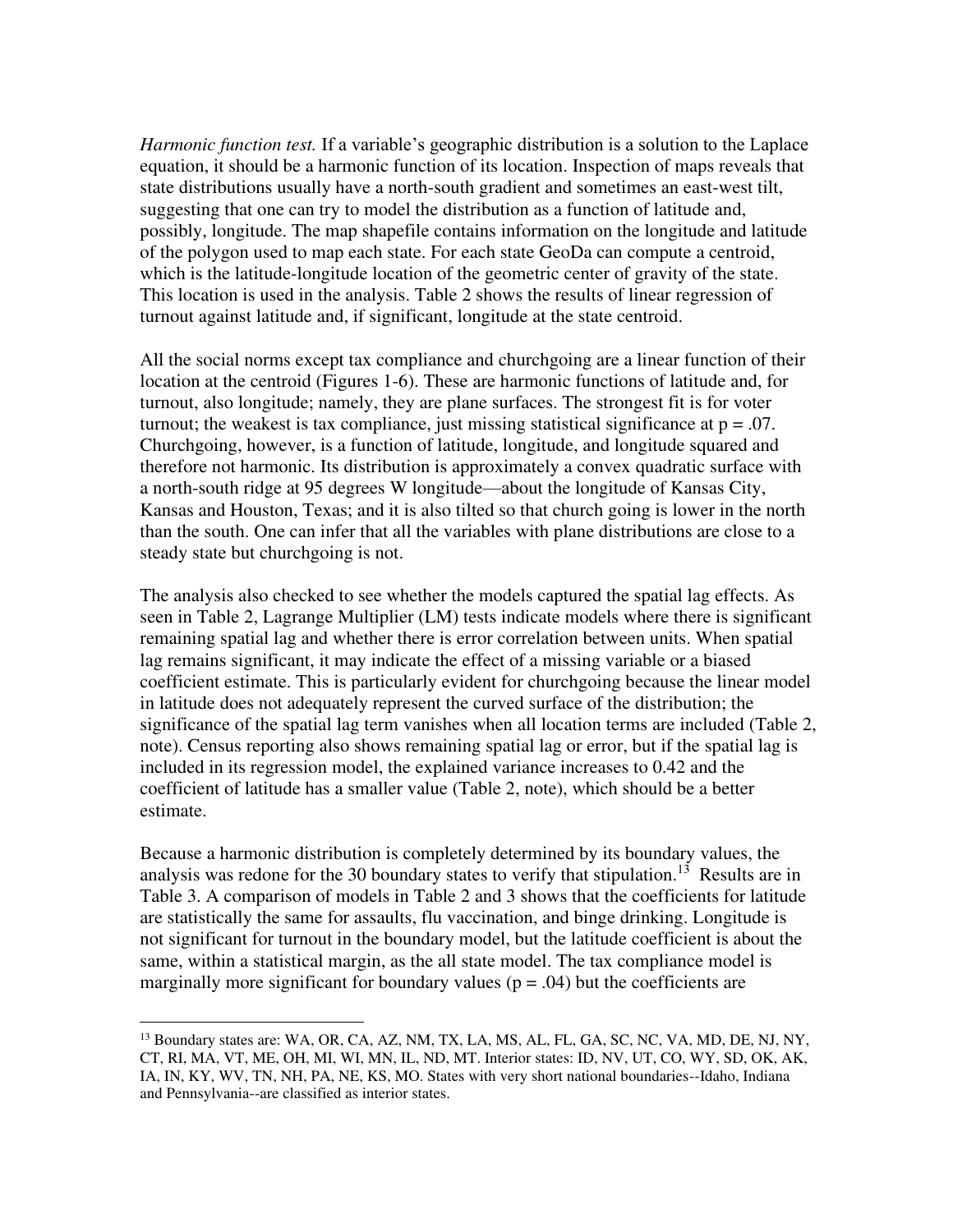different. One can infer that assaults, vaccination and binge drinking show the strongest evidence of an equilibrium by this test, with turnout close behind.

*Mean-value test for concentric circles*. This hypothesis can be tested approximately by comparing the averages in the interior states with the average over the boundary states. A t-test shows that there is no statistically significant difference in means between boundary and interior states for all the variables except tax compliance. A comparison of means is in Table 4. The analysis was redone with a nonparametric Wilcoxon-Mann-Whitney test, which compares rankings of the each variable between boundary and interior states. This result shows that none of the variables had a statistically significant shift in the ranked distributions of boundary versus interior states.

*Maximum and minimum test*. The third test is that the maximum and minimum for a harmonic function should be on the border. Table 5 shows the states where these occur in their empirical distributions. Taxpaying had the poorest fit to the harmonic model and both its maxima and minima are interior states (Utah and South Dakota); this is consistent with its weak fit in the harmonic function test. Iowa and Tennessee are exceptions for census reporting (maximum) and binge drinking (minimum), respectively. One can obtain the statistical probability of these findings from the binomial distribution. The probability of either a maximum or minimum being a boundary state is 30/48 = .625. Excluding tax compliance and temperature, the chance of having exactly 10 correct predictions of 12 is  $p = 0.08$ . One might say this supports the hypothesis but not beyond a reasonable doubt.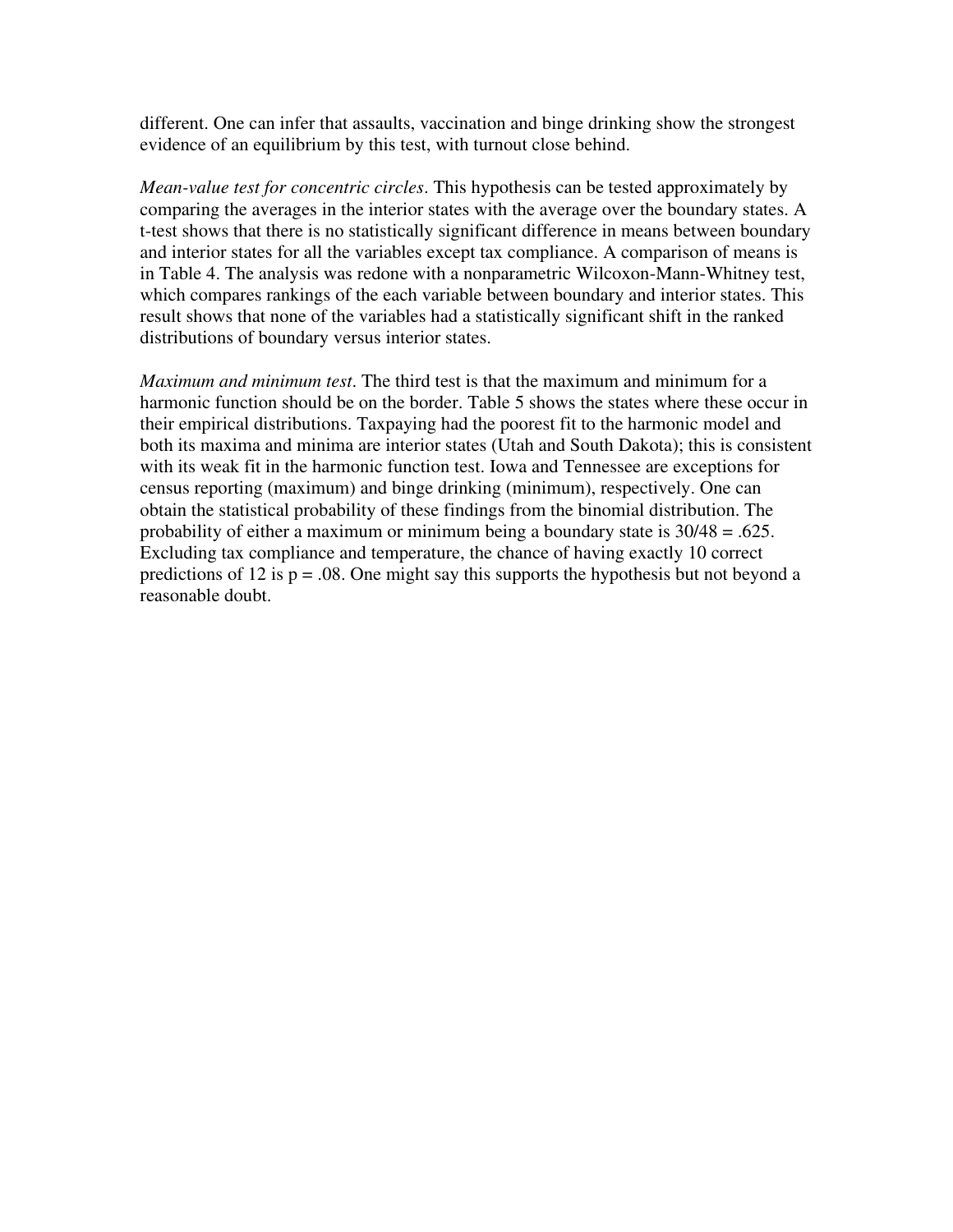#### Discussion

The analysis shows that several important behaviors are influenced by social norms voting, aggravated assaults, flu vaccination, binge drinking, and census reporting. They have a definitive geographical pattern in the United States. Their distribution fits a harmonic function model, representative of a solution to the Laplace equation and an equilibrium at the end of a diffusion process. The spatial distributions have a north-south gradient, and for turnout also a east-to-west slant; the churchgoing distribution is not harmonic but fits a quadratic surface.

The spatial distributions closest to a harmonic function are approximately in a steady state at this time, so one should not expect substantial changes in their distribution in the foreseeable future. This prospect also suggests that public policies designed, for instance, to reduce binge drinking or increase vaccination rates would be difficult to accomplish. The exception to this is weekly churchgoing. One might anticipate future change in this behavior, which would imply a decrease in churchgoing in central and south-central regions. The boundary state model for churchgoing suggests the likely eventual equilibrium. Tax compliance barely fits the model, if at all. This likely represents the fact that people generally do not know the prevailing behavioral norm for tax compliance. Because an individual's tax paying is private and kept secret by the government, there is no public knowledge about this. Experiments show, however, that people who tend to overestimate the degree of tax cheating are less likely to cheat when given correct information about its prevalence (Coleman, 1996, 2007b).

The finding that adult influenza vaccination also fits the model is intriguing and calls for further research because of its implications for public health campaigns. A high vaccination rate is necessary to stop an epidemic. The spatial distribution does not match up with the incidence of influenza, however, which means that the spatial distribution is not simply a response to the illness. Flu epidemics have a seasonal wave pattern, not a steady-state spatial distribution, and annual outbreaks tend to spread from west to east, not along the north-south gradient of the vaccination pattern (Wenger and Naumova, 2010).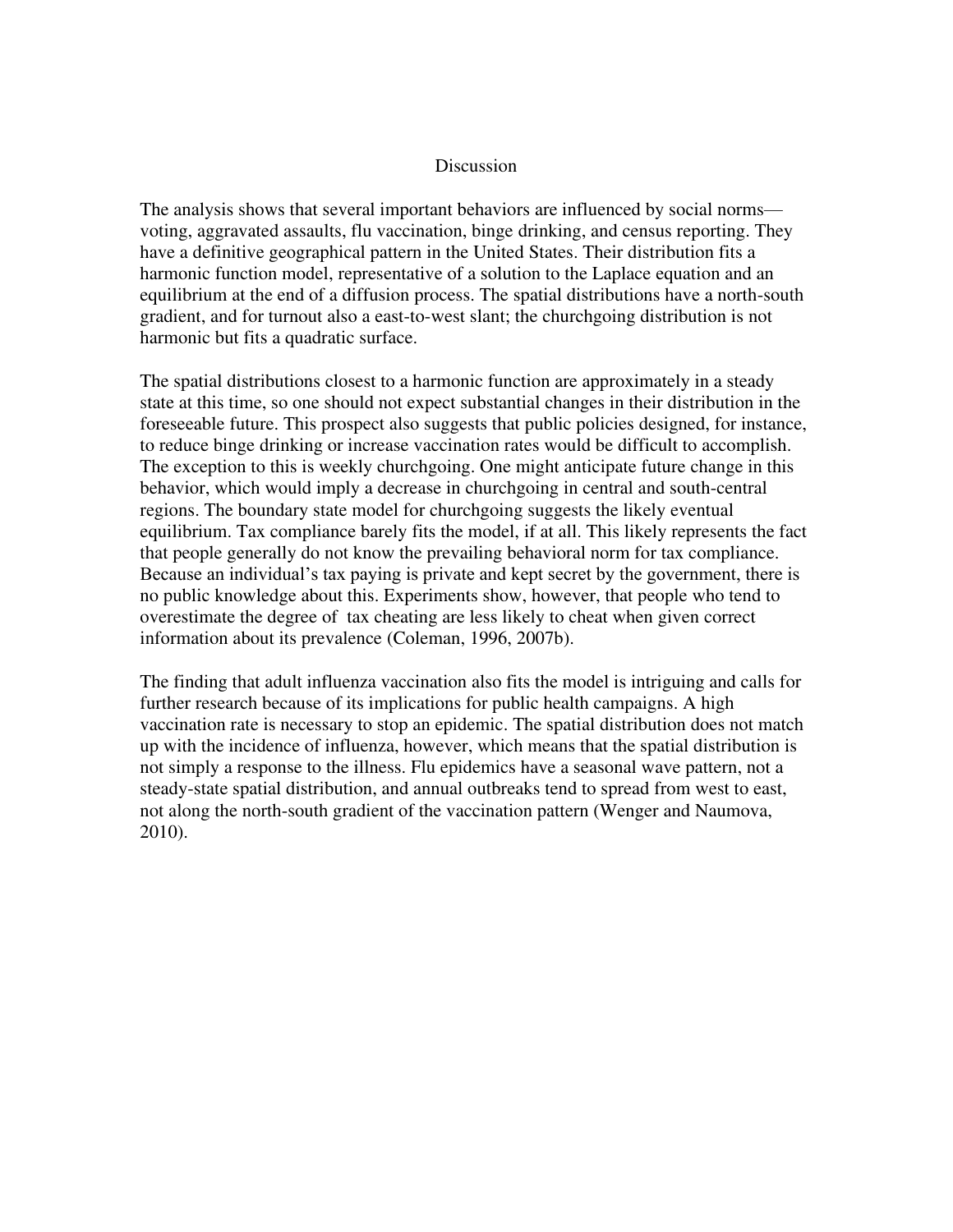#### References

- Blais, A. (2000). *To vote or not to vote: The merits and limits of rational choice theory*. Pittsburgh, PA: University of Pittsburgh Press.
- Calvo, E. and Escolar, M. (2003). The local voter: A geographically weighted approach to ecological inference. *American Journal of Political Science*, 47, 189-204.
- Cialdini, R.B. (1993). *Influence: Science and practice*. 3rd ed. N.Y.: Harper Collins.
- Cohen, J. and Tita, G. (1999). Diffusion in homicide: Exploring a general method for detecting spatial diffusion processes. *Journal of quantitative criminology*, 15, 451-493.
- Coleman, S. (1996). The Minnesota income tax compliance experiment: State tax results. Minnesota Department of Revenue, St. Paul, MN.
- Coleman, S. (2002). A test for the effect of social conformity on crime rates using voter turnout. *Sociological quarterly*, 43, 257-276.
- Coleman, S. (2004). The effect of social conformity on collective voting behavior. *Political analysis*, 12, 76-96.
- Coleman, S. (2007a). *Popular delusions: How social conformity molds society and politics.* Youngstown, NY: Cambria Press.
- Coleman, S. (2007b). The Minnesota income tax compliance experiment: Replication of the social norms experiment. SSRN paper, http://ssrn.com/abstract=1393292.

Garabedian, P.R. (1964). *Partial differential equations*. New York: Wiley.

- Gerber, A., Green, D.P, and Larimer, C. (2008). Social pressure and voter turnout: Evidence from a large-scale field experiment. *American political science review*, 102, 33-48.
- Gerber, A. and Rogers, T. (2009). Descriptive social norms and motivation to vote: Everybody's voting and so should you . *Journal of politics*, 71, 178-191.
- Haji-Sheikh, A. and Sparrow, E.M. (1966). The floating random walk and its application to Monte Carlo solutions of heat equations. *SIAM Journal of applied mathematics,*14, 370-389.
- Kellogg, O.D. (1953). *Foundations of potential theory*. New York: Dover.
- Knack, S. (1992). Civic norms, social sanctions, and voter turnout. *Rationality and society,* 4, 133-156.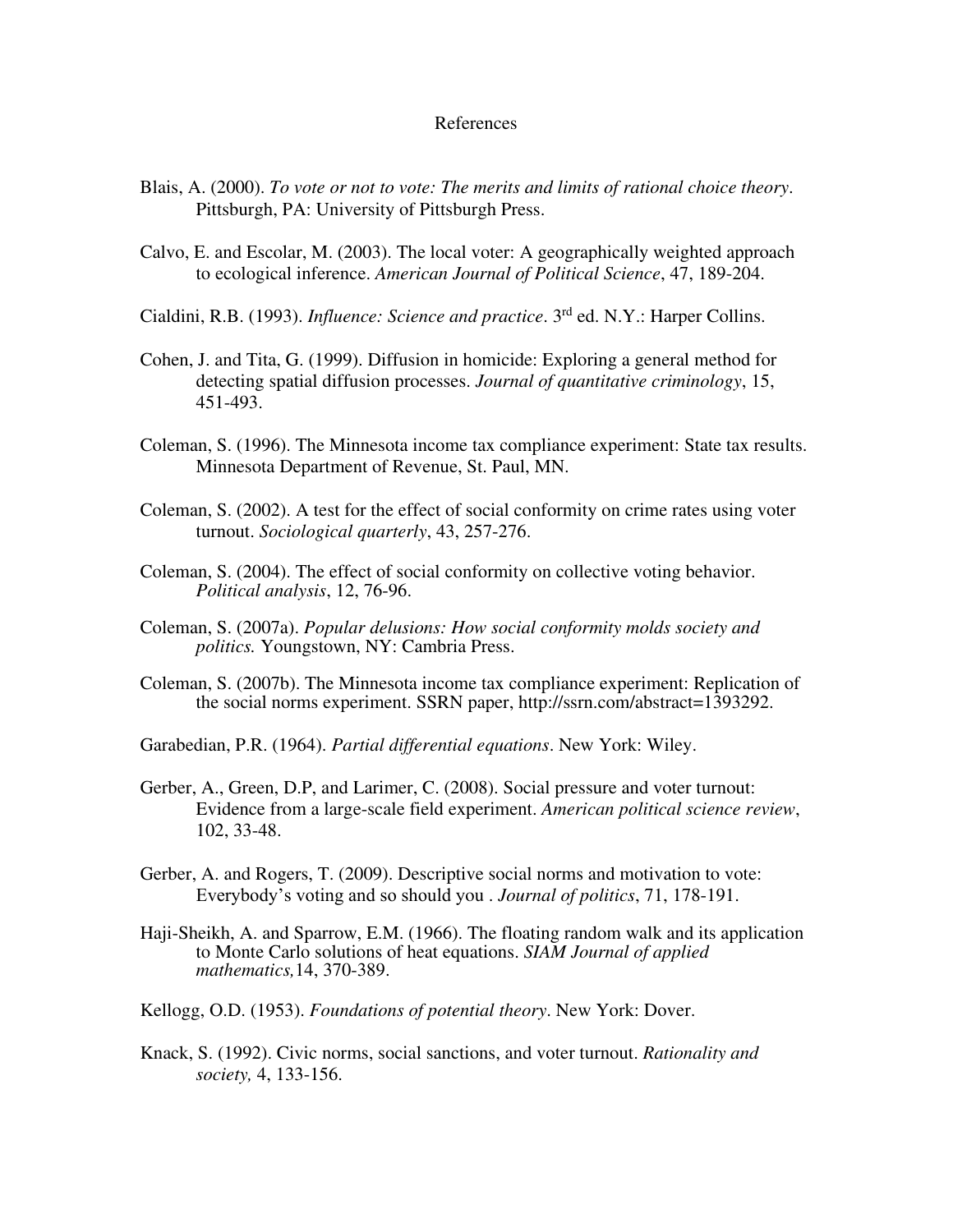- Knack, S., and Kropf, M.E. (1998). For shame! The effect of community cooperative context and the probability of voting. *Political psychology*, 19, 585-599.
- Messner, S.F., Anselin, L., Baller, R.D., Hawkins, D.F., Deane, G., and Tolnay, S.E. (1999). The spatial patterning of county homicide rates: An application of exploratory data analysis. *Journal of quantitative criminology*, 15, 423-450.
- Myers, D.J., (2000). The diffusion of collective violence: Infectiousness, susceptibility, and mass media networks. *The American journal of sociology*, 106, 173-208.
- Nowak, A. and Vallacher, R.R, (1998). *Dynamical social psychology.* New York: Guilford Press.
- O'Loughlin, J., Flint, C., and Anselin, L. (1994). The geography of the Nazi vote: Context, confession, and class in the Reichstag election of 1930. *Annals of the association of American geographers*, 84, 351-380.
- Perkins, H.W. (2003). *The social norms approach to preventing school and college age substance abuse: A handbook for educators, counselors, and clinicians.* New York: Jossey-Bass.
- Shin, M.E. (2001). The politicization of place in Italy. *Political geography,* 20, 331-352.
- Shin, M.E., and Agnew, J. (2007). The geographical dynamics of Italian electoral change. *Electoral studies*, 26, 287-302.
- Tam Cho, W. and Rudolph, T.J. (2008). Emanating political participation: Untangling the spatial structure behind participation. *British journal of political science*, 38. 273- 289.
- Tolnay, S.E., Deane, G., Beck, E.M. (1996). Vicarious violence: Spatial effects of Southern lynchings. *The American journal of sociology*, 102, 788-815.
- Wenger, J.B. and Naumova, E.N. (2010). Seasonal synchronization of influenza in the United States older adult population. PLoS ONE 5(4): 10187.doi:10.371/jounal.pone.0010187.
- Wenzel, M. (2001). Misperceptions of social norms about tax compliance (2): A field experiment. Working Paper No.8. The Australian National University/Australian Taxation Office. http://ctsi.anu.edu.au/publications/WP/8.pdf.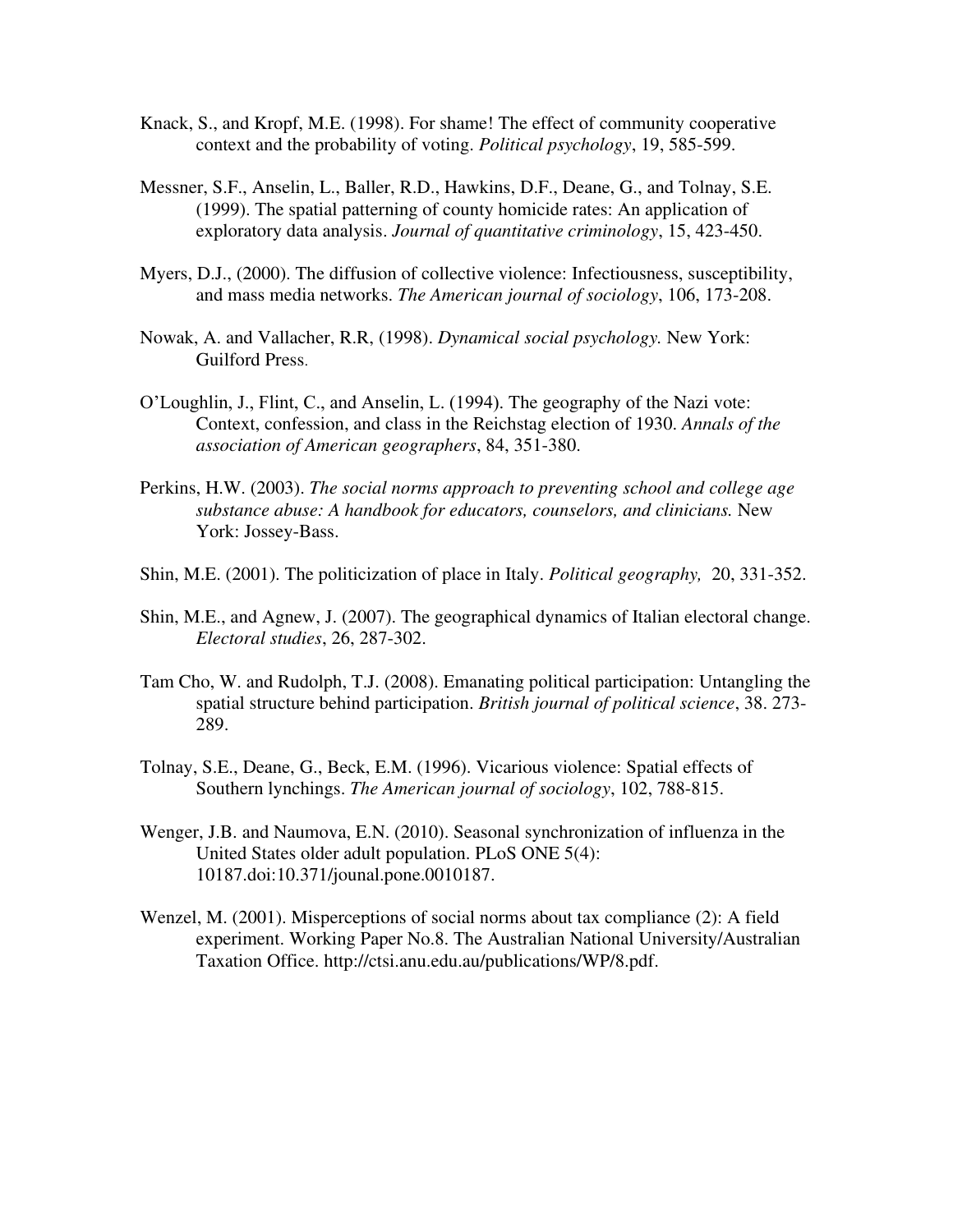Table 1. Moran's test for spatial autocorrelation.

| <b>Variable</b>           | Moran's I | p value |
|---------------------------|-----------|---------|
| Average temperature 1971- | .74       | .001    |
| 2000                      |           |         |
| Churchgoers 2004-06       | .62       | .001    |
| Census responders 2000    | .46       | .001    |
| Binge drinkers 2004       | .43       | .001    |
| Voter turnout 2008        | .41       | .001    |
| Flu vaccinated 2009       | .36       | .001    |
| Agg. assault rate 2008    | .15       | .04     |
| Tax compliance 1982-91    | .15       | .06     |

Note: p value determined by permutation test. Turnout, churchgoers, census responders, binge drinkers, tax compliance, and flu vaccinations are percentages. Crime rate is per 100,000 population.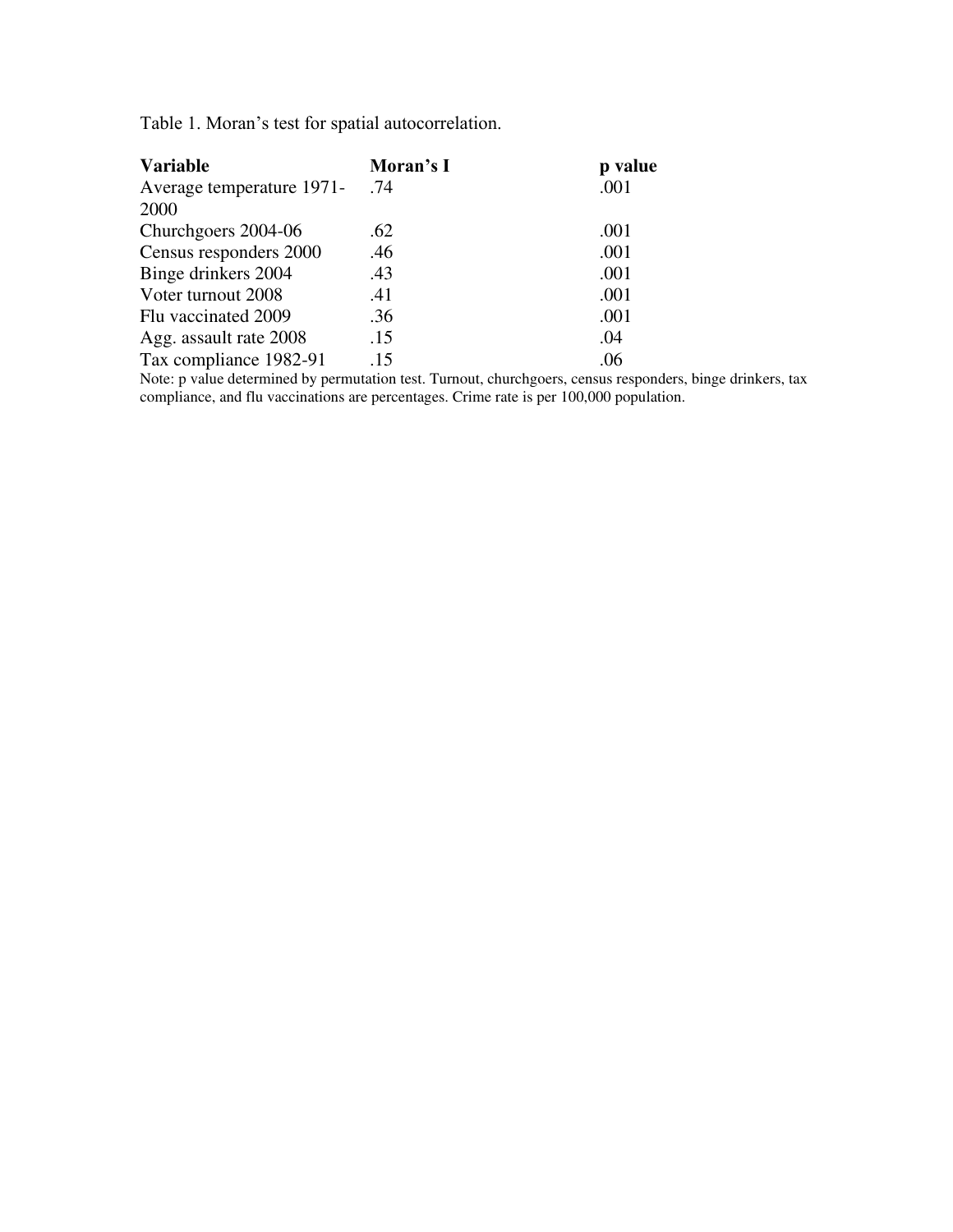| <b>Variable</b> | <b>Constant</b><br>(error) | b <sub>1</sub><br>(error) | b <sub>2</sub><br>(error) | $\bf R$<br>square | $\mathbf{p}$ | LM<br>spatial<br>lag p | LM<br>spatial<br>error p |
|-----------------|----------------------------|---------------------------|---------------------------|-------------------|--------------|------------------------|--------------------------|
| Average.        | 111(3.2)                   | $-1.50$                   | ns                        | .88               | < .0001      | .18                    | .006                     |
| Temperature     |                            | (0.08)                    |                           |                   |              |                        |                          |
| Turnout         | 39.2(7.0)                  | 0.81                      | 0.13                      | .45               | < .0001      | .40                    | .05                      |
| 2008            |                            | (0.15)                    | (0.05)                    |                   |              |                        |                          |
| <b>Assaults</b> | 853 (117)                  | $-15.0$                   | ns                        | .36               | < .0001      | .10                    | .07                      |
| 2008            |                            | (2.96)                    |                           |                   |              |                        |                          |
| Census          | 46.2(4.3)                  | 0.47                      | ns                        | .28               | < .0001      | .007                   | .01                      |
|                 |                            | (0.11)                    |                           |                   |              |                        |                          |
| Flu vac.        | $-1.88$                    | 0.67                      | ns                        | .27               | .0001        | .12                    | .22                      |
|                 | (6.33)                     | (0.16)                    |                           |                   |              |                        |                          |
| Churchgoers     | 80.7                       | $-1.01$                   | ns                        | .27               | .0008        | < .0001                | < .0001                  |
|                 | (11.8)                     | (0.25)                    |                           |                   |              |                        |                          |
| <b>Binge</b>    | 1.88                       | 0.33                      | ns                        | .26               | .0002        | .04                    | .10                      |
| drinkers        | (3.20)                     | (0.08)                    |                           |                   |              |                        |                          |
| <b>Tax</b>      | 74.0(2.9)                  | ns                        | 0.59                      | .07               | .06          | .51                    | .52                      |
| compliance      |                            |                           | (0.31)                    |                   |              |                        |                          |

Table 2. Harmonic function test model:  $Y = constant + b_1 *$  Latitude +  $b_2 *$  Longitude

Notes: Latitude and longitude are at the state's centroid. Full churchgoing model is  $Y = -166(41) - 0.58$ (0.20) Latitude – 5.01 (0.81) Longitude – 0.0264 (0.0043) Longitude<sup>2</sup>, for which R square = .60; LM spatial lag p = .16; LM spatial error p = .46. Full census model,  $Y = 22.9 (8.3) + 0.27 (0.11)$  latitude + 0.48  $(0.15)$  spatial lag, R square = 0.42.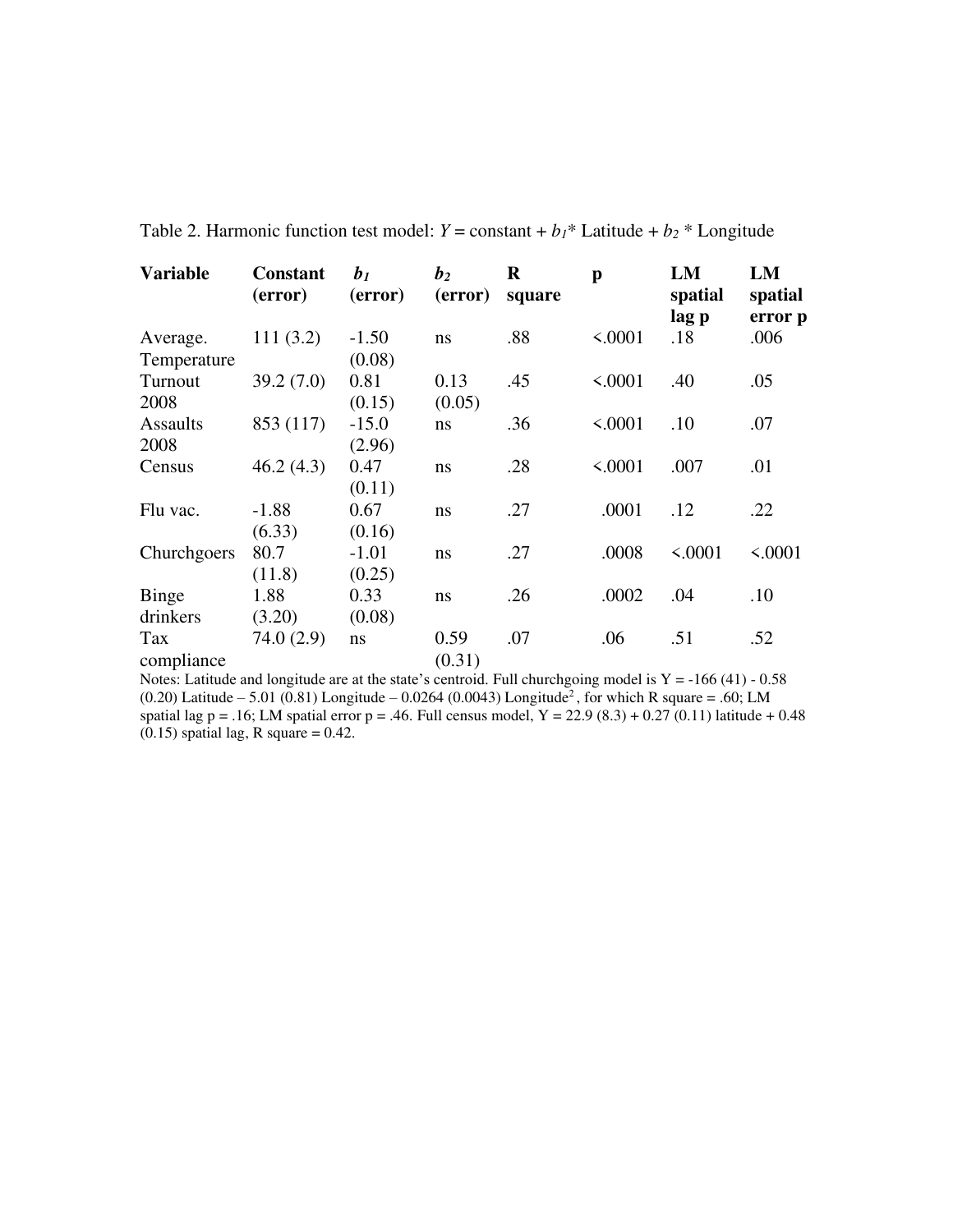Table 3. Harmonic function test model for boundary states  $(N = 30)$ : *Y* = constant + *b*<sub>*I*</sub> \* Latitude + *b*<sub>2</sub> \* Longitude.

| <b>Variable</b>            | <b>Constant</b><br>(error) | $b_1$ (error)               | $b_2$ (error)    | <b>R</b> square | p       |
|----------------------------|----------------------------|-----------------------------|------------------|-----------------|---------|
| Average                    | 111(3.3)                   | $-1.48$                     | ns               | .92             | < .0001 |
| Temperature<br>Churchgoers | 154(48)                    | (0.08)<br>$-0.60$<br>(0.21) | 4.8(0.9)         | .67             | < .0001 |
| Turnout<br>2008            | 31.7(6.7)                  | 0.71(0.17)                  | ns               | .38             | .0003   |
| <b>Assaults</b><br>2008    | 785 (140)                  | $-13.3(3.5)$                | ns               | .34             | .0007   |
| Census                     | 46.4(36.4)                 | 0.45(0.20)                  | ns               | .32             | .001    |
| Flu vac.                   | $-2.08(7.34)$              | 0.67(0.18)                  |                  | .32             | .001    |
| <b>Binge</b><br>drinkers   | 3.28(2.95)                 | 0.30(0.07)                  | ns               | .30             | .002    |
| Tax<br>compliance          | 74.6(2.5)                  | ns                          | 0.060<br>(0.028) | .14             | .04     |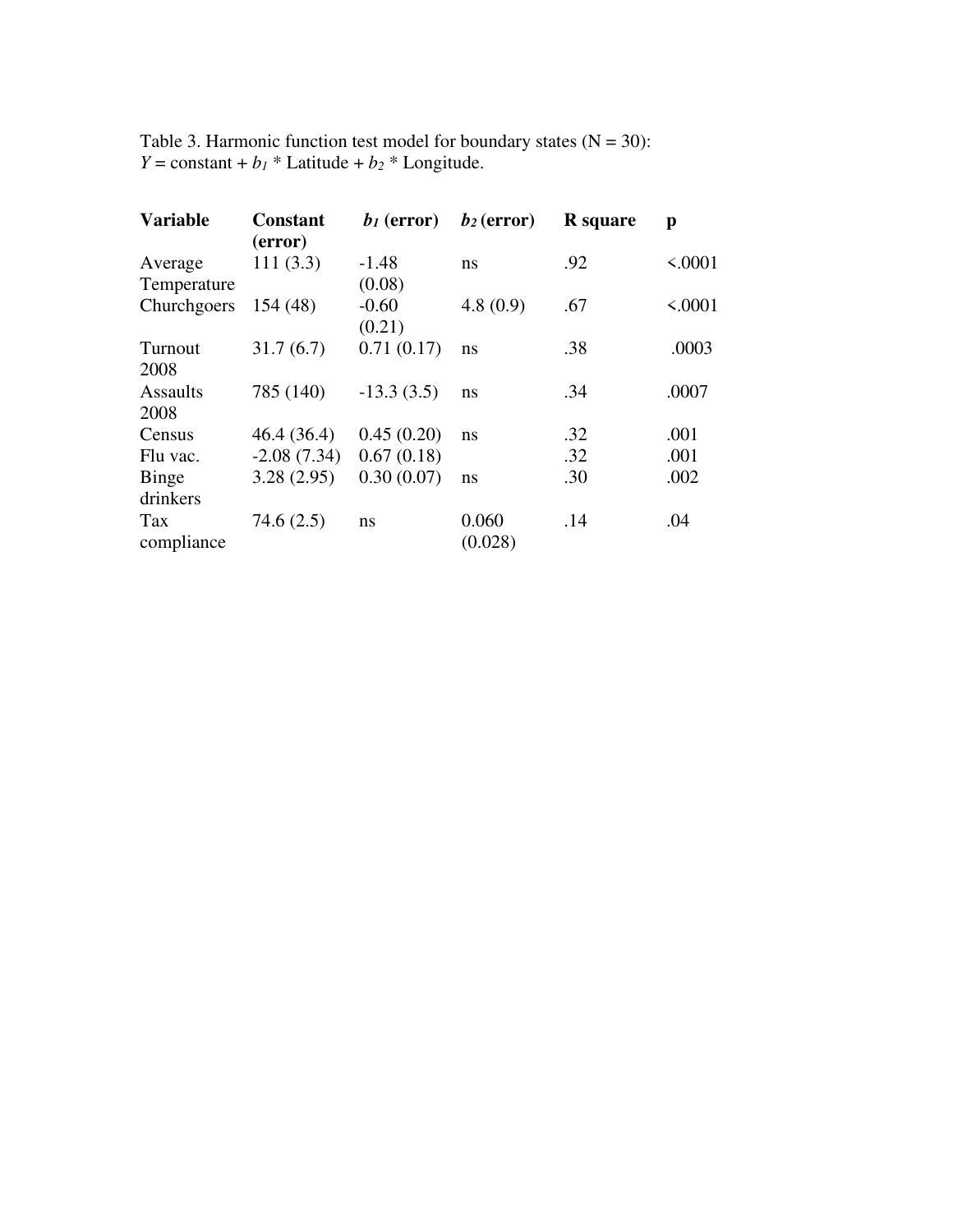Table 4. Mean values for boundary and interior states.

| <b>Variable</b>     | <b>Boundary Mean</b> | <b>Interior Mean</b> |
|---------------------|----------------------|----------------------|
| Average temperature | 53.0                 | 50.5                 |
| Census reporting    | 63.9                 | 65.9                 |
| Binge drinking      | 15.2                 | 14.2                 |
| Flu vaccination     | 24.5                 | 24.3                 |
| Churchgoers         | 41.1                 | 44.3                 |
| <b>Assaults</b>     | 262                  | 258                  |
| Voter turnout       | 59.7                 | 58.4                 |
| Tax compliance      | 69.3                 | 67.4                 |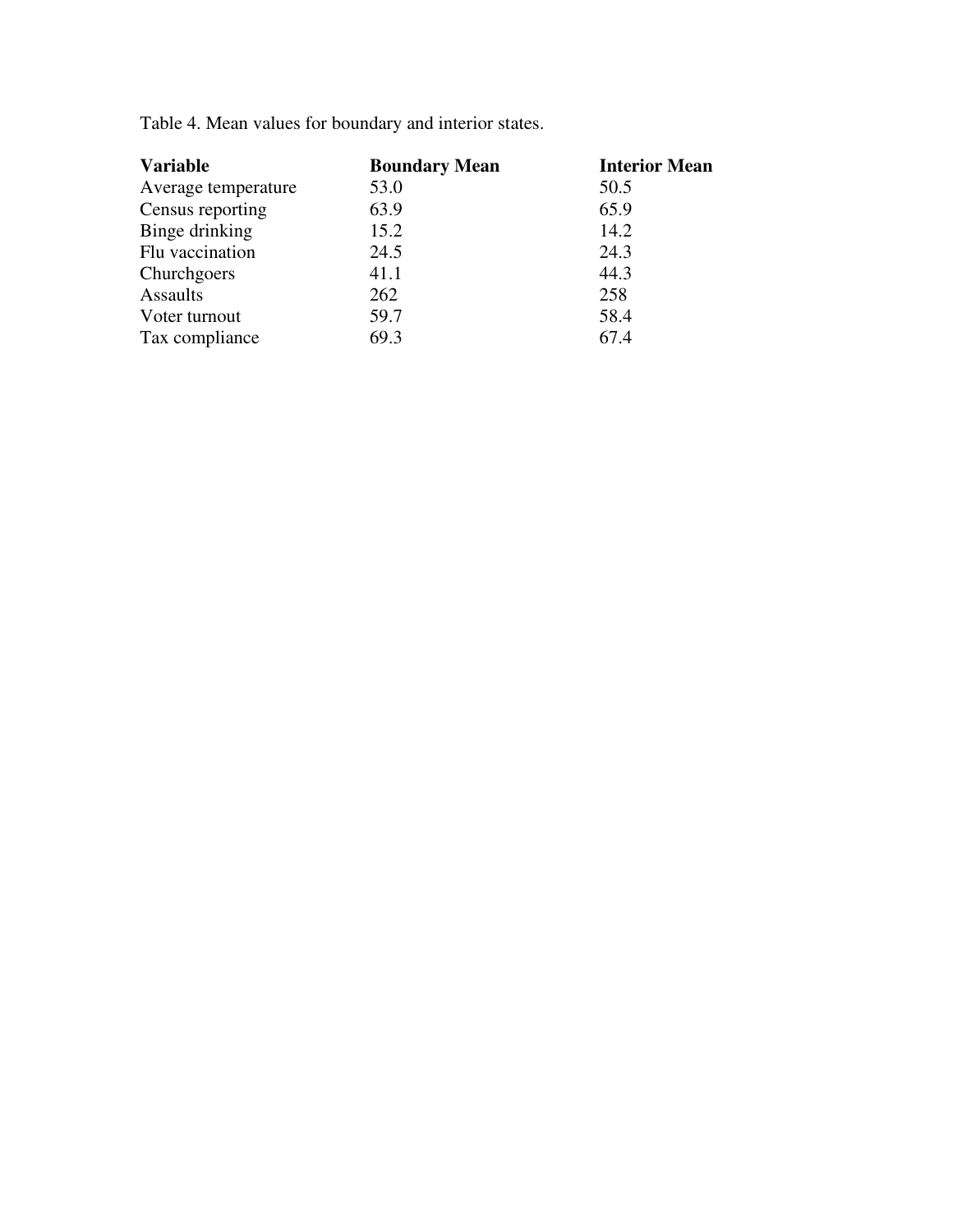Table 5. Location of state maxima and minima.

**Variable Maximum Minimum** 

Avg. temperature Florida North Dakota<br>Churchgoers Louisiana New Hampshi Turnout 2008 Minnesota Texas Binge drinking Wisconsin Tennessee<br>Flu vaccination Rhode Island Mississippi Flu vaccination Rhode Island Mississippi<br>
Census reporting Iowa South Carolina Census reporting Iowa South Carolina South Carolina<br>Assaults 2008 South Carolina Maine Tax compliance Utah Utah South Dakota

South Carolina

New Hampshire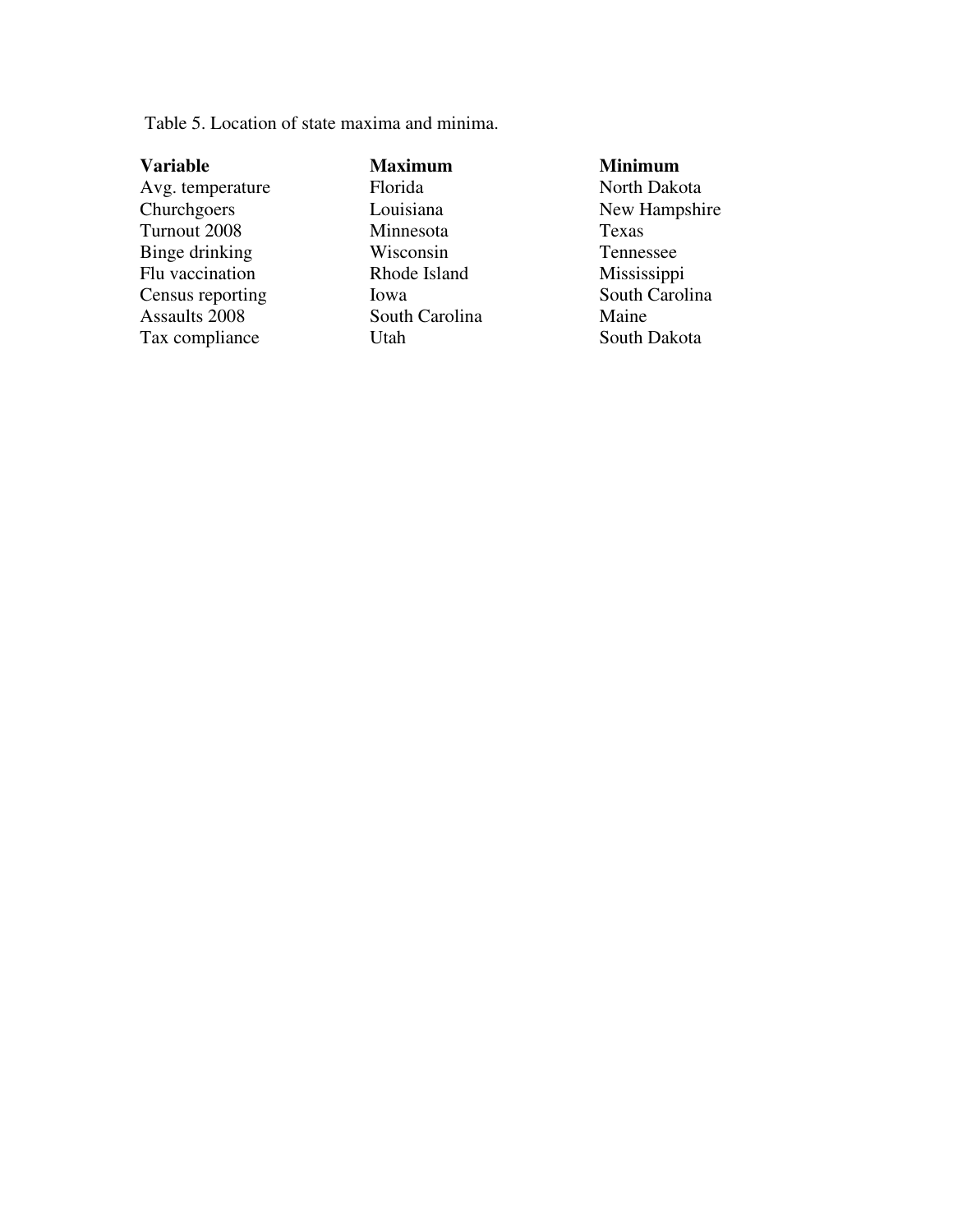|Fig.1. Voter turnout in 2008 in relation to latitude with a linear fit.

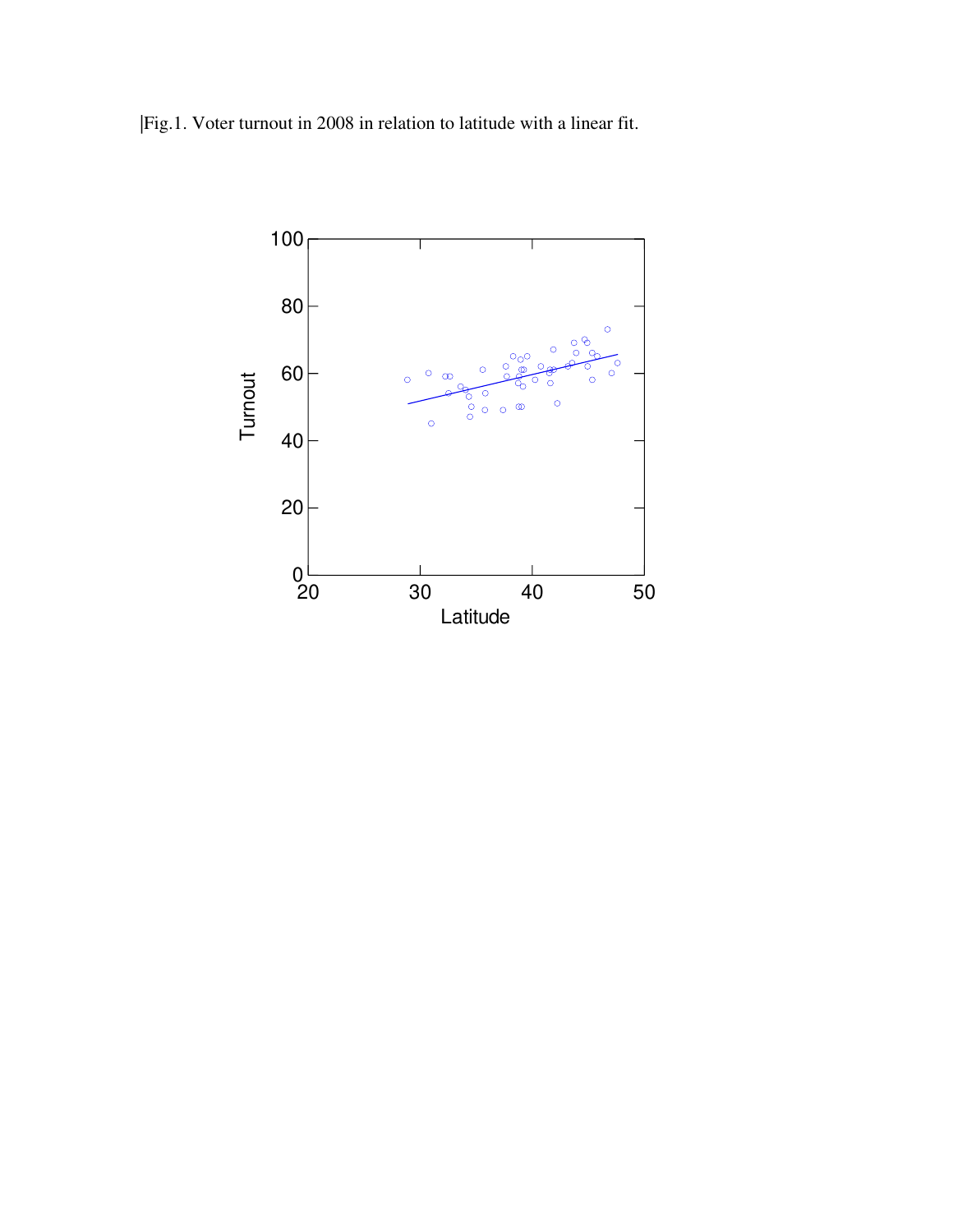Fig. 2. Census reporting in relation to latitude with a linear fit.

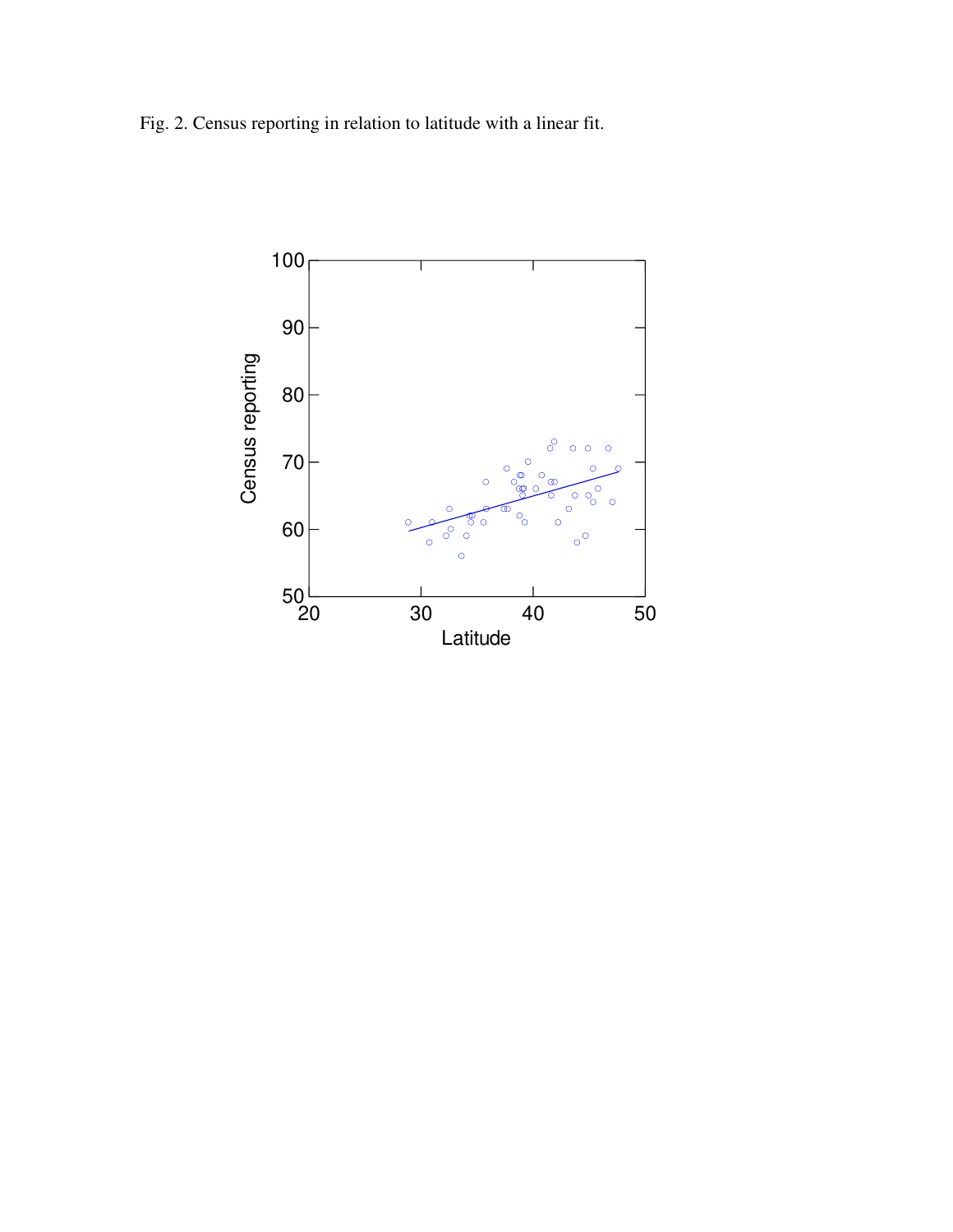Fig 3. Binge drinking in relation to latitude with a linear fit.

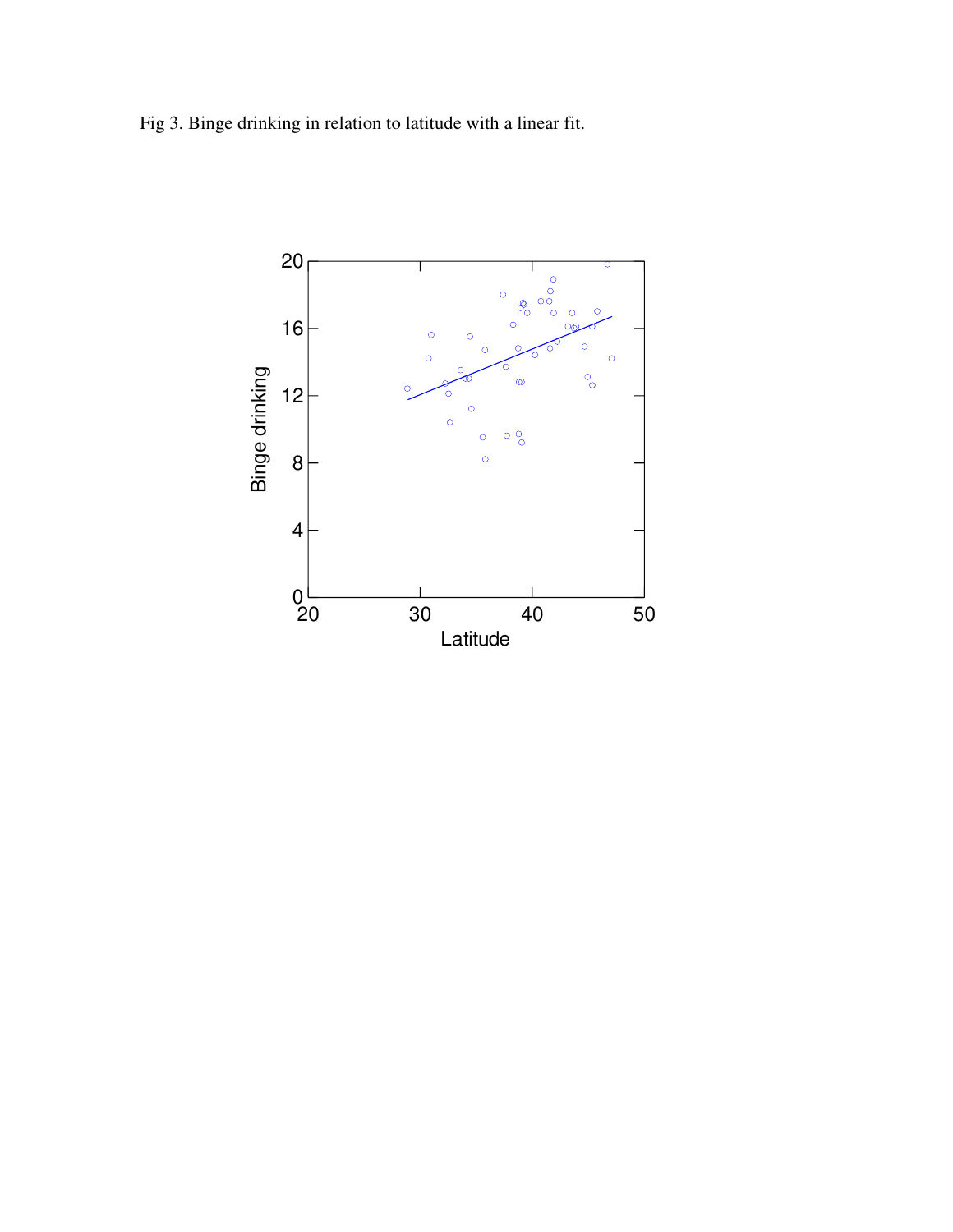Fig. 4. Flu vaccination in relation to latitude with a linear fit.

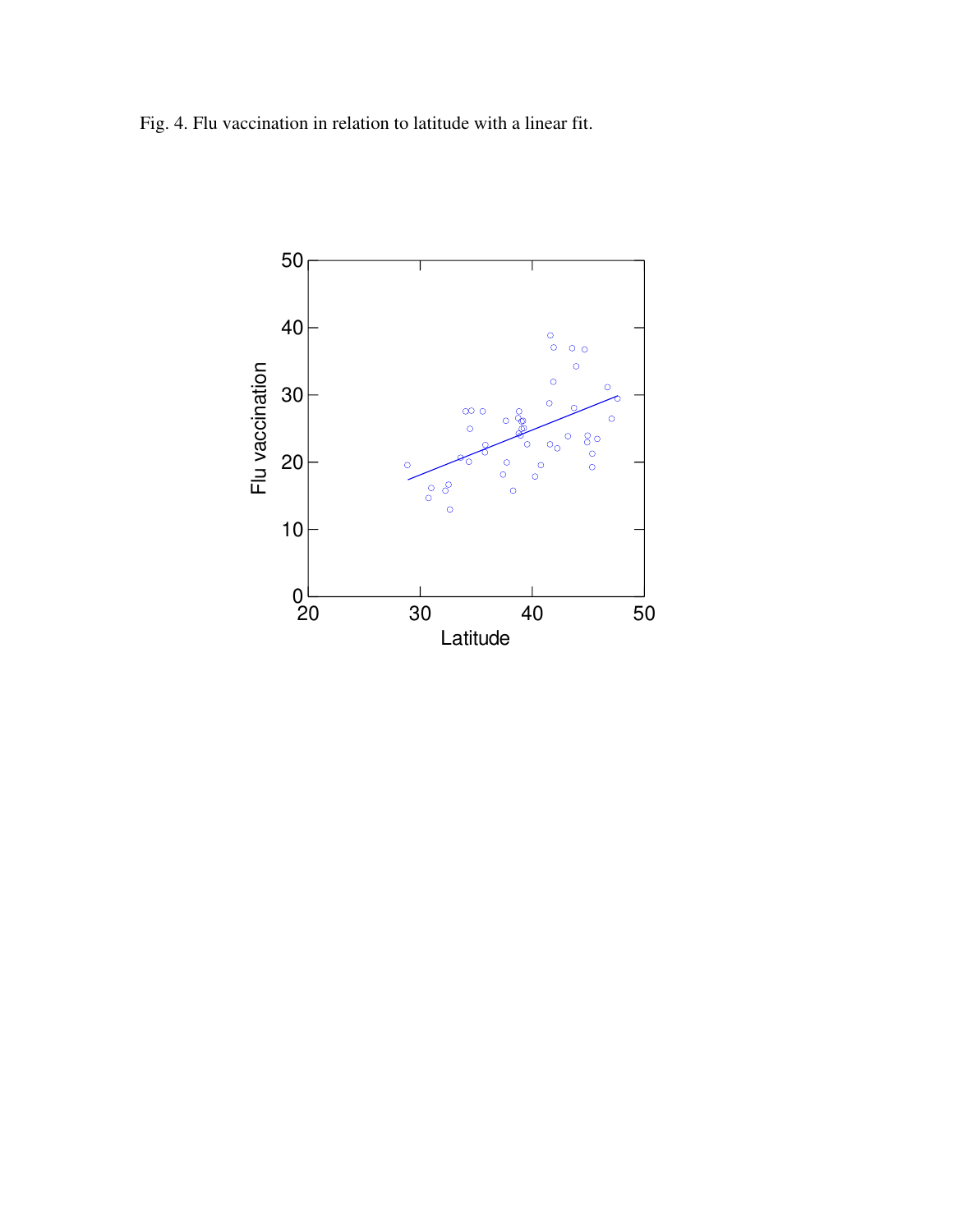Fig. 5. Aggravated assault rate in relation to latitude with linear fit.